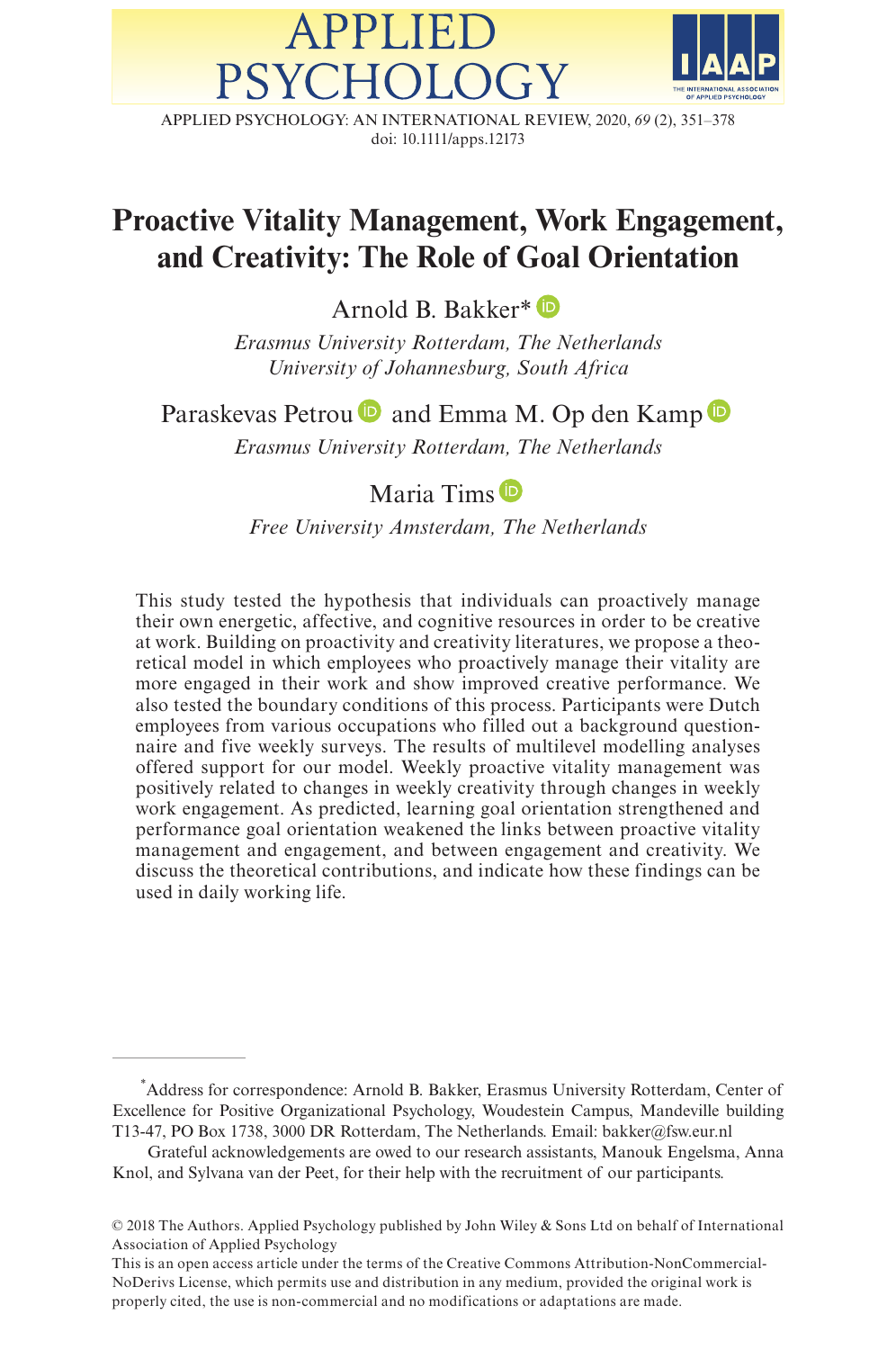### INTRODUCTION

It is generally assumed that organisations need to be creative in order to stay ahead of a changing marketplace and competitors. This is easier said than done. Creative employees need to pose questions that challenge common wisdom. They also need to observe well and scrutinise the behaviours of customers, suppliers, and competitors to identify new ways of doing things. Moreover, creative ideas originate when people are flexible in their thinking and persistent (Nijstad, De Dreu, Rietzschel, & Baas, 2010)—two strategies that demand considerable energetic, affective, and cognitive resources.

In the present study, we argue that employees are not creative all the time and may need to proactively manage their own resources to reach creativity. More specifically, we use the proactivity literature (Frese & Fay, 2001; Parker, Williams, & Turner, 2006) to argue that employees who proactively build energy, inspiration, and motivation (i.e., "proactive vitality management"; Op den Kamp, Tims, Bakker, & Demerouti, 2018) will be more engaged and creative at their work. For example, individuals may actively work on their own motivation during or after working hours by networking to meet people with different ideas and perspectives. Similarly, individuals may take a walk in the park during the workday with the intention to change one's psychological state, or may visit an art gallery with the goal to find new inspiration. We also investigate the boundaries of this proactive behaviour by examining the impact of learning versus performance goal orientation.

With this research, we aim to make the following contributions. First, whereas most scholars have focused on more distal environmental and personality factors as predictors of (work-related) creativity, we focus on a more proximal predictor of creativity—proactive vitality management. Second, although previous research has shown that energy, positive affect, and focus relate positively to creativity, most scholars have overlooked the possibility that employees may *proactively manage* such energetic, affective, and cognitive resources to be creative. This bottom-up approach originates from the proactivity literature and could be an important addition to more common top-down approaches to creativity. Third, we use a 5-week follow-up study design to test whether proactive behaviour aimed at vitality management is positively related to creativity, through work engagement. We complement previous cross-sectional and longitudinal survey studies on proactivity, work engagement, and creativity with a weekly follow-up study and aim to show that employees can influence their own creativity, from week to week. The design of our study implies that we do not have complete control over causality. However, we will control for previous levels of the outcome variables in the analyses. When we refer to a causal or indirect relationship in this article, the reader should be aware that causality is assumed and cannot be claimed. Finally, we contribute to the goal setting and goal orientation literatures by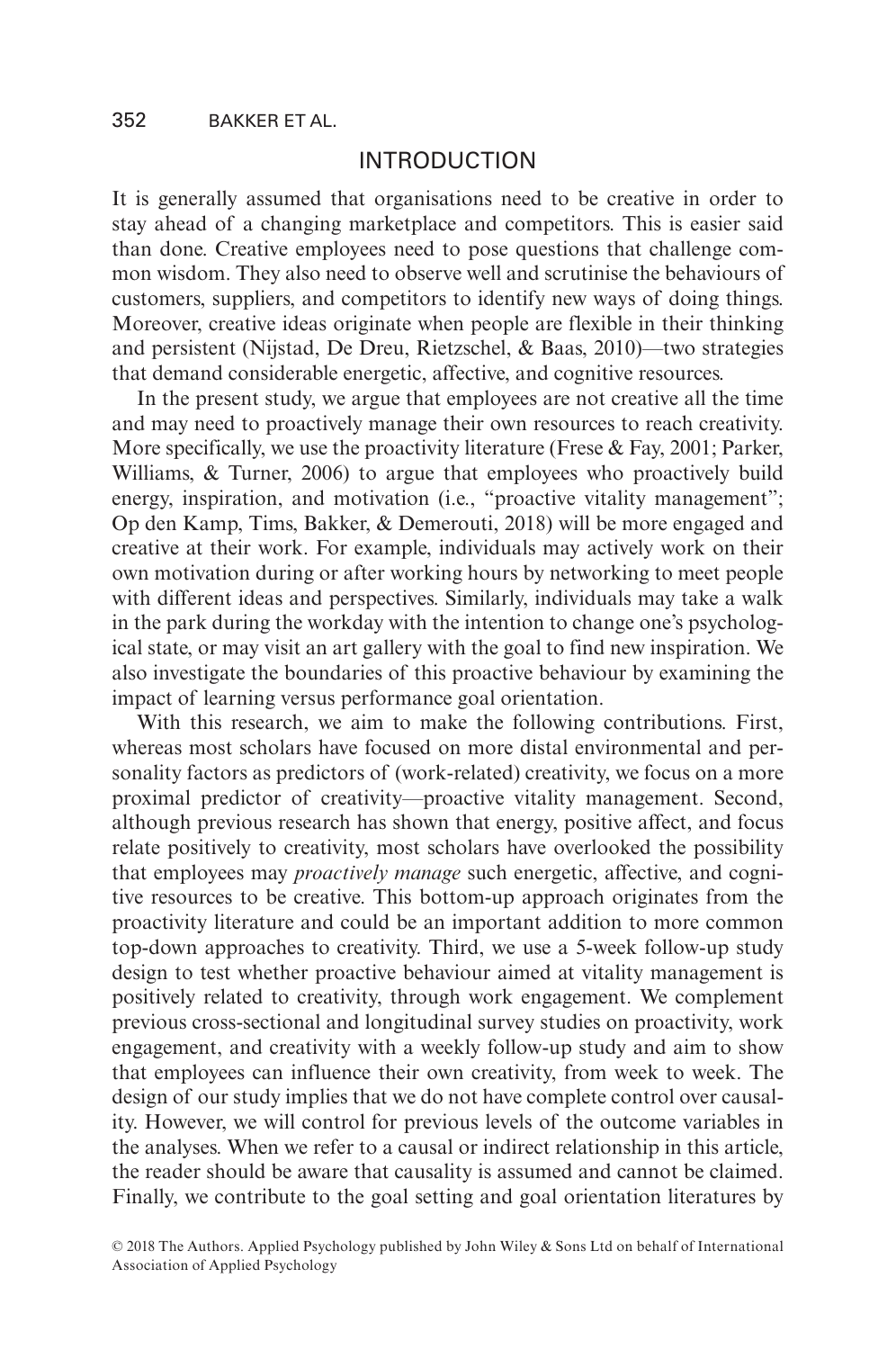investigating how goal orientation, as a motivational moderator variable, influences this creativity process. Since goal orientation determines employees' self-regulatory tactics, including their effort, persistence, and learning strategies (Brett, Uhl-Bien, Huang, & Carsten, 2016), goal orientation potentially has important implications for how proactive vitality management is related to work engagement and how engagement is related to creativity.

### THEORETICAL BACKGROUND

In a highly competitive business world where the rate of change has been accelerating, organisations constantly need new ways to create value for their customers. Therefore, modern organisations are interested in creativity and new methods to facilitate creative performance. Creativity refers to the generation of ideas, insights, or problem solutions that are both novel and potentially useful (Amabile, 1997; Anderson, De Dreu, & Nijstad, 2004). Research suggests that organisations can stimulate creativity by structural interventions. For example, organisational factors like support for innovation, job complexity, climate for excellence, and supervisor empowerment are positively related to creativity (Anderson, Potočnik, & Zhou, 2014). Thus, managers could presumably follow a top-down approach and stimulate creativity by designing resourceful and challenging jobs that signal an innovation climate. In addition, research has revealed that personality factors like openness to experience and proactive personality are positively related to creativity (Feist, 1998; Ma, 2009). This suggests that managers could also stimulate creativity by implementing adequate personnel selection procedures.

It is important to note that personality and work environments are able to predict creativity, but that more proximal predictors are needed in order to explain how personal and environmental characteristics influence creativity. Daniels (2006) has argued that individuals must "enact" job characteristics such as autonomy in order for stable job characteristics to have an impact on organisational outcomes. By using the freedom to work with self-chosen methods on a certain day, people feel a sense of volition, and this may be the reason why autonomy ameliorates strain, frees the mind, and fosters creativity on that day. The same is true for personality factors. Openness to new experiences is a relatively distal predictor of creativity (Ma, 2009), but it may explain how some individuals learn from challenging tasks whereas others who are less open to new experiences become stressed. Similarly, proactive personality (Kim, Hon, & Lee, 2010) and creative self-efficacy (Tierney & Farmer, 2002) are positively related to creativity, but if individuals do not express these personality characteristics in certain situations or during certain timeframes, they are not likely to be creative in those situations and timeframes. Indeed, research has shown that personality often has its influence

<sup>© 2018</sup> The Authors. Applied Psychology published by John Wiley & Sons Ltd on behalf of International Association of Applied Psychology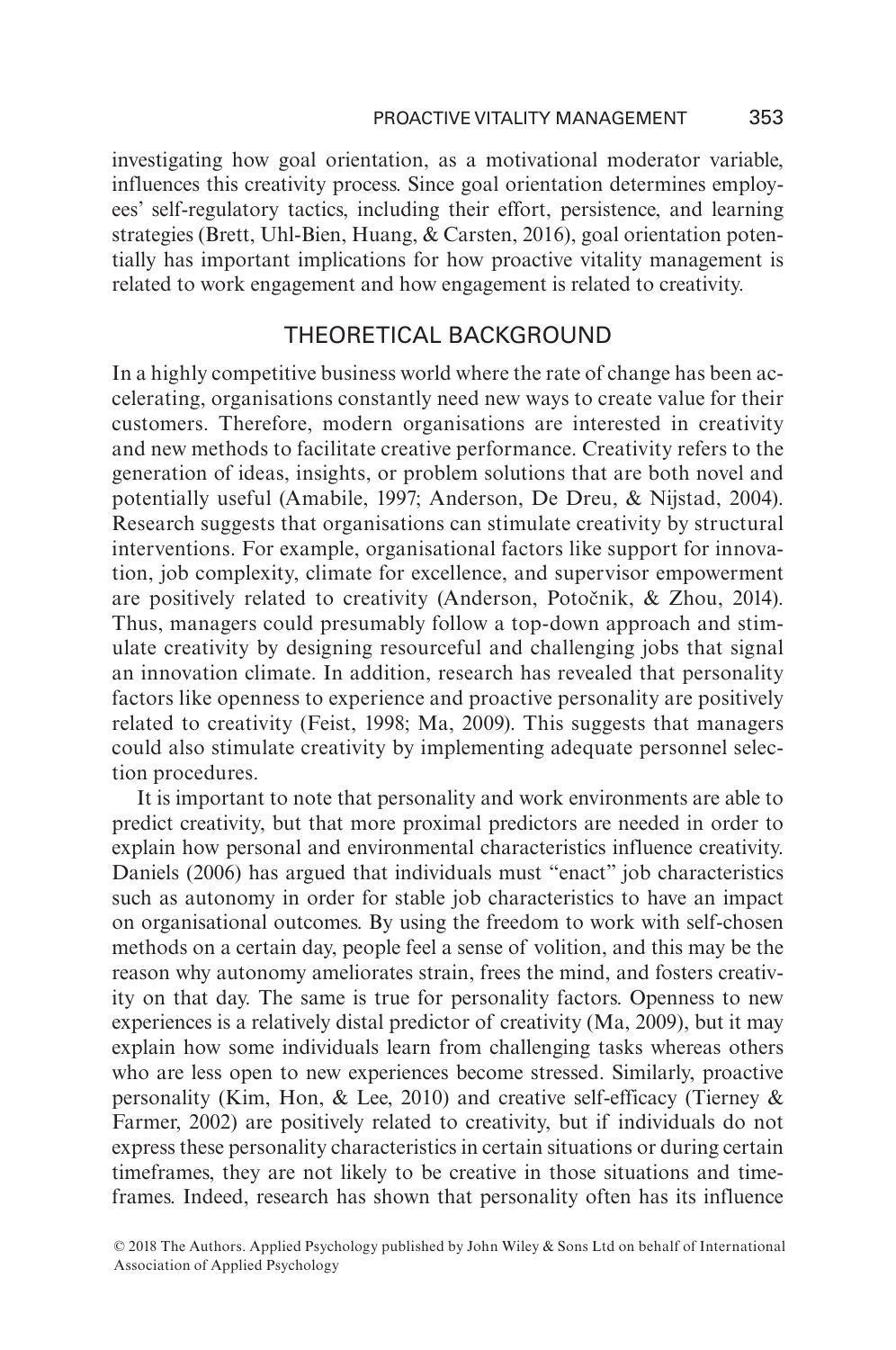on creativity through proximal variables like positive affect and behavioural strategies that facilitate creative idea production (Shalley, Zhou, & Oldham, 2004).

## Proactive Vitality Management

Our starting point is that creative ideas demand considerable energetic, affective, and cognitive resources because creativity requires flexible thinking and persistence (Nijstad et al., 2010). Loosely connected ideas and impressions can only lead to a creative solution if individuals have sufficient psychological resources to flexibly switch between options and to persist until the solution has been found. Indeed, previous research has provided ample evidence for the contention that cognitive, affective, and energetic resources are important for creativity (Baas, De Dreu, & Nijstad, 2008; Hennessey & Amabile, 2010; Ning, Wu, Runco, & Pina, 2015).

For example, De Dreu and his colleagues have provided convincing evidence for the contention that cognitive resources like attention and concentration are crucial for creativity (De Dreu, Nijstad, Baas, Wolsink, & Roskes, 2012). The authors assessed working memory capacity (WMC) by asking participants to engage in several trials of a delayed serial recognition task. The persons who scored higher on WMC turned out to perform better on a creative insight task. In contrast, participants whose WMC was taxed showed reduced creative performance. These findings were replicated in another study among semi-professional cellists who were asked to improvise on three music themes (De Dreu et al., 2012; Study 3).

In addition, research has shown that affective and energetic resources are important for creativity (Amabile, Barsade, Mueller, & Staw, 2005; Kark & Carmeli, 2009). Amabile and her colleagues used a daily event sampling method to investigate more than 200 employees working in one of 27 project teams for which creativity was a possible and desirable outcome (e.g., developing new products, solving complex client problems). Participants completed an average of 52 daily questionnaires. The findings showed that self-reported positive affect and coders' ratings of positive affect in participants' daily narratives were predictive of coders' identifications of spontaneously reported creative thought and problem solving in the narratives.

The central proposition in the present study is that individuals can *proactively manage* their own, volatile energetic, affective, and cognitive resources in order to improve their own well-being and performance (Op den Kamp et al., 2018). Proactivity has more generally been defined as "self-initiated and future-oriented action that aims to change and improve the situation or oneself" (Parker et al., 2006, p. 636). We define proactive vitality management as a specific form of proactive behaviour aimed at oneself by improving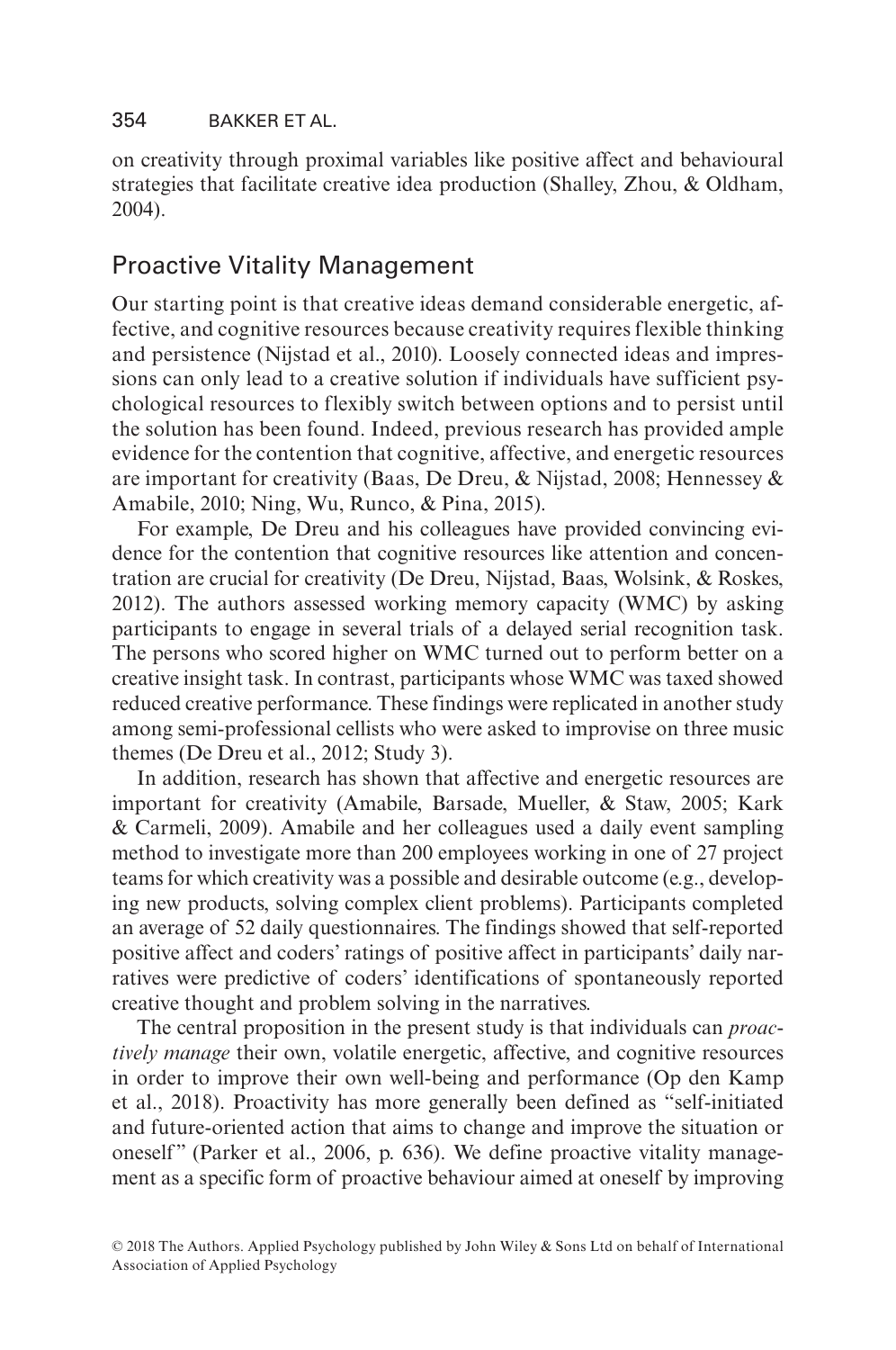one's own physical and psychological state. Building on Parker, Bindl, and Strauss (2010), we argue that proactive vitality management fits well within the elaborate framework of proactive motivation provided by these authors. More specifically, whereas proactive goal generation and striving refer to more general proactive goal-driven processes, proactive vitality management may be seen as a specific form of proactivity that may indeed fall under the proactive goal generation process, and more specifically under the umbrella of proactive person-environment fit behaviour (Bindl & Parker, 2010; Parker & Collins, 2010). Namely, proactive vitality management has a clear goal (being able to function at work and achieve work-related goals), and people strive to achieve this goal by engaging in self-initiated strategies to manage their physical and mental energy. When using proactive vitality management, people are not changing the work environment, but rather they are changing (aspects of) *themselves* to achieve a different future (cf. Parker et al., 2010). Due to the proactive nature of proactive vitality management, it is expected that individuals engage in this behaviour when they think they can perform the behaviour that is needed ("can do motivation"), have a reason to behave in a proactive way ("reason to motivation), and feel they have the resources to engage in the behaviour ("energized to motivation"; Parker et al., 2010).

As proactive vitality management entails individual, goal-oriented behaviour, we propose that individuals may proactively manage their physical and mental energy according to their personal needs and preferences (i.e., how, where, and when). For example, whereas some employees may use mindfulness to manage their physical and cognitive resources so that they are fit for work (Quoidbach, Hansenne, & Mikolajczak, 2010; Kühnel, Zacher, De Bloom, & Bledow, 2016), others may visit a museum to find new inspiration, or take a walk in the park with the intention to change one's psychological state (Sianoja, Syrek, De Bloom, Korpela, & Kinnunen, 2018). These examples refer to differences between individuals in proactive vitality management. Also, the same person may at certain times proactively search for interactions with colleagues in order to discuss work and find inspiration, and at other times decide to ignore colleagues, phone calls, and e-mails to be able to concentrate. The latter examples refer to differences in proactive vitality management *within* individuals, from time period to time period. All these forms of proactive vitality management may prepare employees to deal effectively with their work tasks.

It should be noted that not all activities are equally effective or beneficial for all individuals at all times. Individual preferences or work-schedule factors may influence whether specific proactive vitality management strategies work or not (cf. Oerlemans & Bakker, 2014; Sonnentag, Venz, & Casper, 2017). Moreover, research suggests that engaging in preferred activities requires less effort and may be most beneficial in terms of physical and mental energy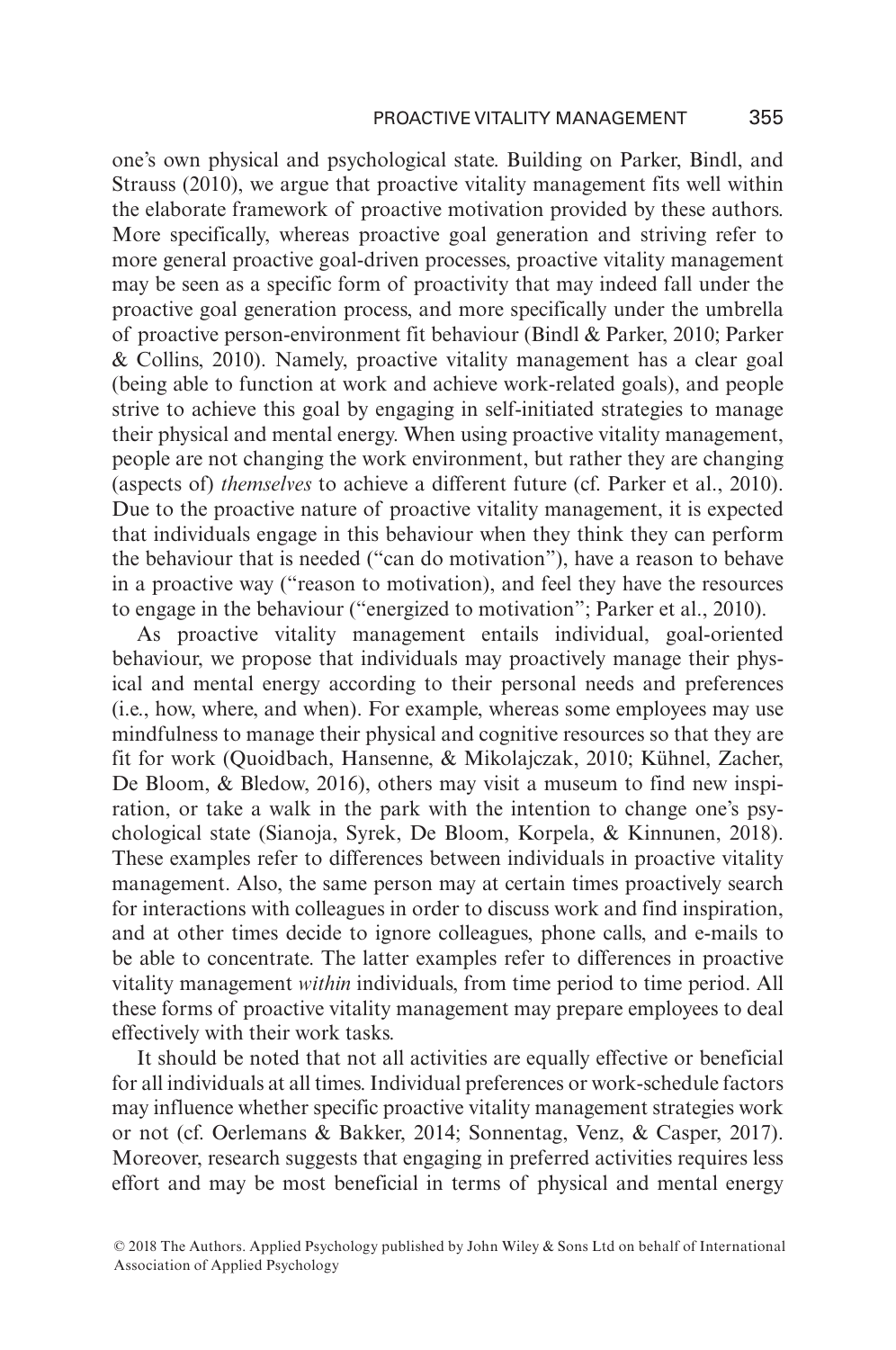(Trougakos & Hideg, 2009). Accordingly, we propose that proactive vitality management may promote various work-related outcomes—regardless of the specific behavioural strategies people choose to employ.

Employees who manage their energy, positive affect, and inspiration through activities in and outside the workplace have a range of resources that can be invested in work. Thus, proactive vitality management has the potential to foster work engagement—a work-related state that is characterised by vigour, dedication, and absorption (Schaufeli & Bakker, 2004). Vigour refers to high levels of energy and resilience while working, as well as the willingness to invest considerable effort in one's work. Dedication means that a person is strongly involved in work and experiences a sense of significance, enthusiasm, and challenge. Finally, absorption is characterised by being fully concentrated and happily engrossed in work activities, whereby time passes quickly (Bakker, Demerouti, & Sanz-Vergel, 2014). Previous research has indeed suggested that energetic, affective, and cognitive resources are important for work engagement. For example, quantitative diary studies have shown that positive affect and energy in the morning facilitate work engagement during the workday (e.g., Sonnentag, Dormann, & Demerouti, 2010; Ten Brummelhuis & Bakker, 2012). In addition, recent research has shown that daily inspiration and optimism are important drivers of daily work engagement (Tims, Bakker, & Xanthopoulou, 2011; Breevaart, Bakker, Hetland, Demerouti, Olsen, & Espevik, 2014). We propose that individuals may proactively manage these volatile resources with the intention to change their work engagement. Hence,

#### *Hypothesis 1:* Proactive vitality management is positively related to work engagement.

Work engagement is positively related to creativity, because engaged employees are flexible in their thinking and invest considerable effort in their work (e.g., Bakker & Xanthopoulou, 2013; Koch, Binnewies, & Dormann, 2015; Eldor & Harpaz, 2016). When employees are highly engaged in their work, they are open to new ideas on how to optimise and change their work processes. Work engagement provides employees with intrinsic task motivation that is a necessary component for reaching creative solutions (Amabile, 1997). That is, those who are engaged will be motivated to use their skills and expertise that are needed to perform creatively (Bakker & Xanthopoulou, 2013). Furthermore, the positive experience of work that is part of feeling engaged can also be linked to the propositions of broaden-and-build theory (Fredrickson, 2001), which states that positive affect allows individuals to widen their thoughts and actions making them more likely to think outside of the box and explore alternatives when they find their work enjoyable and interesting.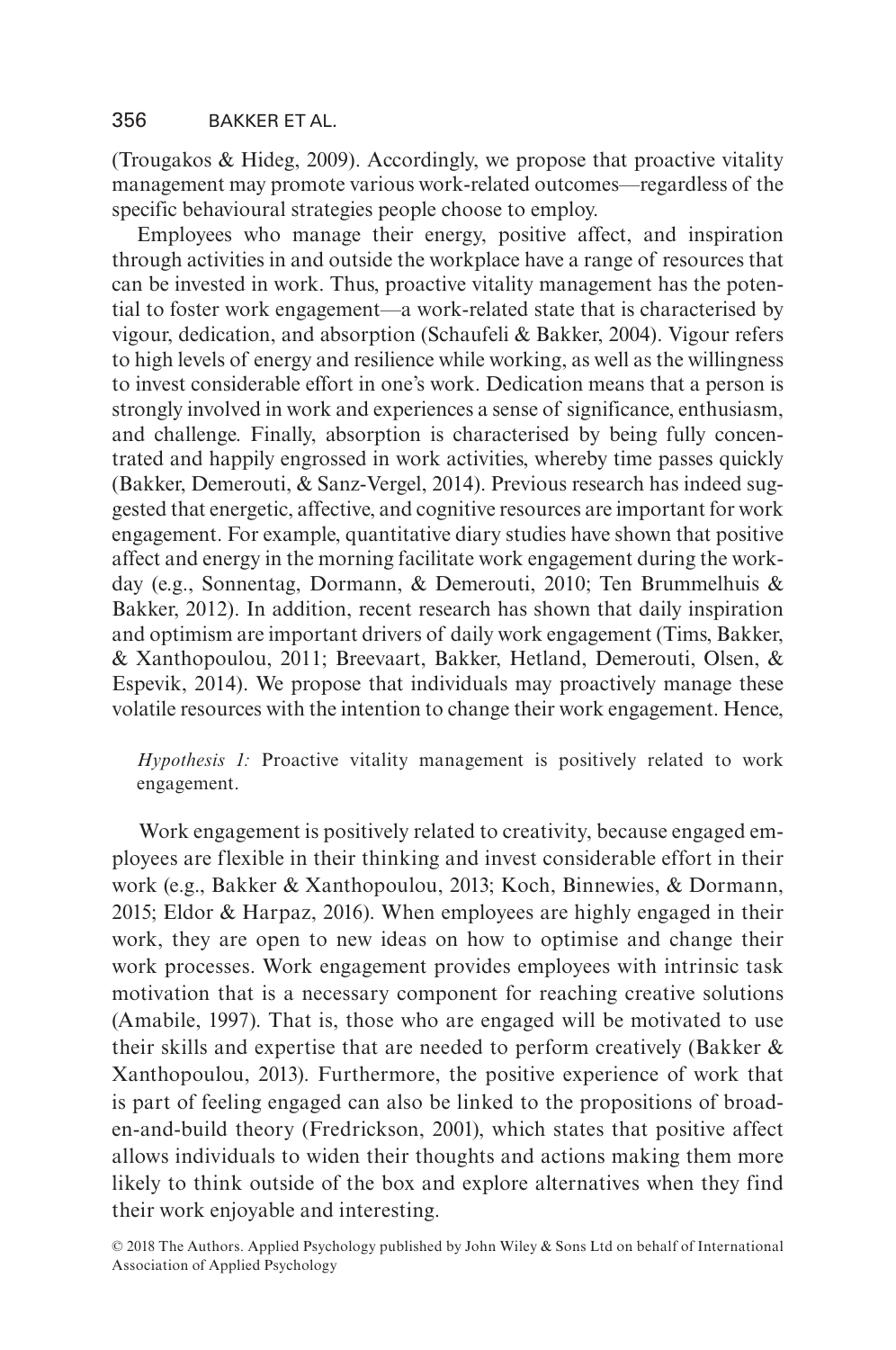In their study among employees working in industry, trading, business services, and health care, Demerouti, Bakker, and Gevers (2015) showed that employees who regularly optimise their work environment by seeking job resources (i.e., job crafting) show better creative performance because they are more engaged in their work. We expand this literature by arguing that proactive vitality management can foster creativity, because it increases employee work engagement. Given the above reasoning that proactive vitality management is likely to be related to work engagement because of the mobilised energy, positive affect, and inspiration, we expect that work engagement acts as an explanatory mechanism between proactive vitality management and creativity. That is, resources are important predictors of work engagement (Bakker et al., 2014) and the positive emotions that are part of work engagement allow individuals to be flexible, explorative, and creative (Fredrickson, 2001). Research indeed supports this assertion, showing that work engagement explains the relationship between job resources and personal initiative (Hakanen, Riku, & Toppinen-Tanner, 2008), creativity (Bakker & Xanthopoulou, 2013), and innovative behaviour (Park, Song, Yoon, & Kim, 2014). However, because cognitive, affective, and energetic resources are linked directly to creativity (Baas et al., 2008; Hennessey & Amabile, 2010; Ning et al., 2015), we expect that proactively creating opportunities to gain these resources may also result in a direct relationship between proactive vitality management and creativity.

*Hypothesis 2:* Proactive vitality management is indirectly positively related to creativity through work engagement.

## The Role of Goal Orientation

Goal orientation (GO) theory outlines how individuals use adaptive or maladaptive self-regulatory behaviours in achievement settings. Accordingly, people hold one of three types of GOs: Learning goal orientation (LGO)—a desire to develop mastery through learning, seeking challenges, and acquiring new skills; performance-prove GO (PPGO)—a desire to prove competence to gain favourable evaluations from others; and performance-avoidance GO (PAGO)—a desire to avoid displays of incompetence that could lead to negative judgments (VandeWalle, 1997; Dragoni & Kuenzi, 2012; Gong, Kim, Lee, & Zhu, 2013; Brett et al., 2016). In the present study, we focus on LGO and PAGO, because these two orientations are expected to have predictable and rather differential effects on the creativity process.<sup>1</sup>

<sup>&</sup>lt;sup>1</sup>Unfortunately, in the present study, the scale measuring PPGO had low internal consistency (Cronbach's alpha = .57), and thus it was impossible to calculate reliable interaction terms. We therefore decided to exclude PPGO from our theoretical and empirical analyses.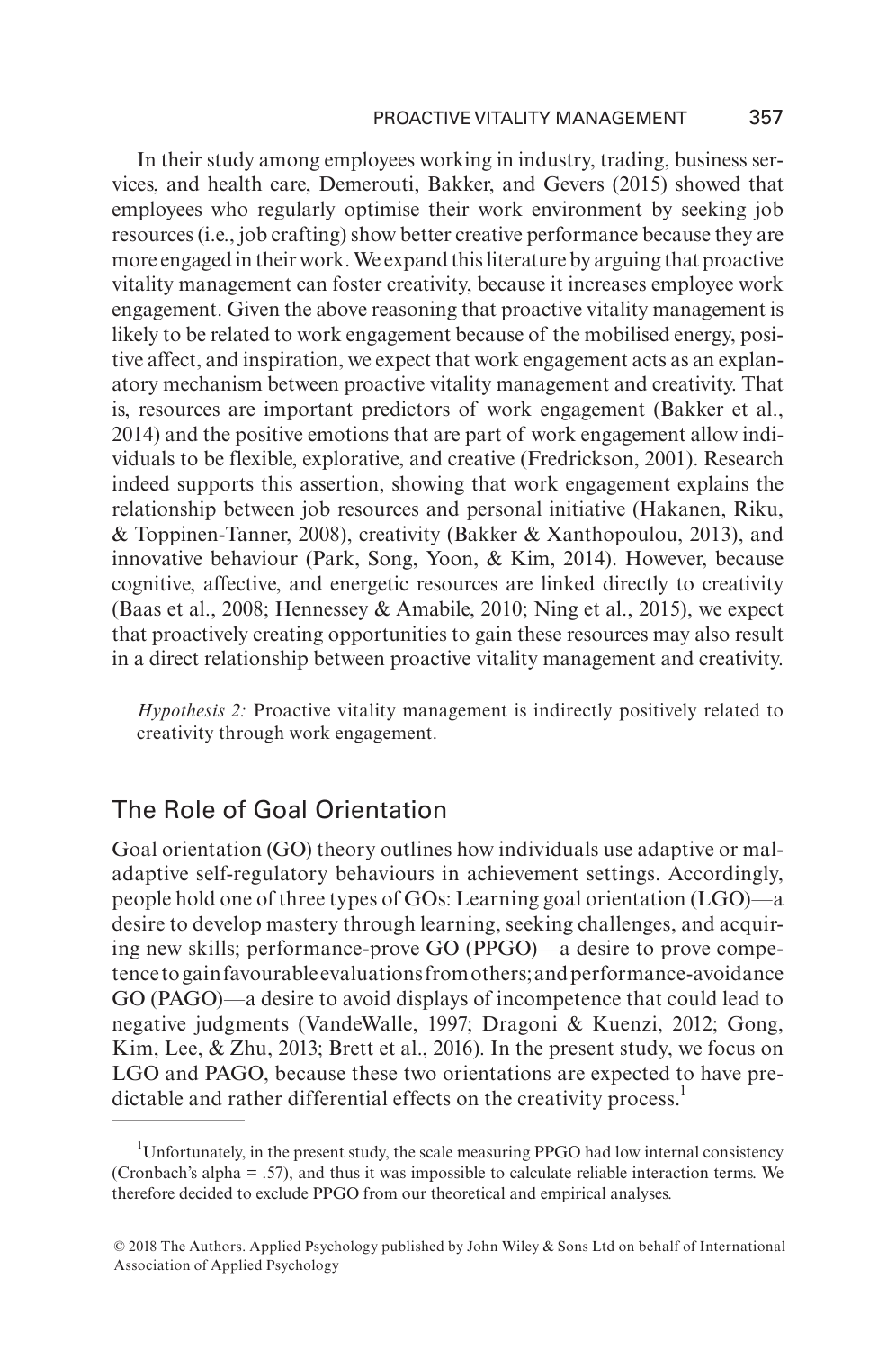GO has a powerful impact on job performance and creativity, because GO determines employees' self-regulatory tactics, including their effort, selfset goals, feedback seeking, persistence, and learning strategies (Brett et al., 2016). Since GOs influence approach/avoidance motivation and openness to experience (Payne, Youngcourt, & Beaubien, 2007), GOs have important implications for (a) how proactive vitality management relates to work engagement, and (b) how work engagement relates to creativity.

## Proactive Vitality Management and Work Engagement

When employees proactively manage their vitality, they have an abundance of affective, cognitive, and energetic resources to carry out their work tasks (e.g., positive affect, focus, inspiration, energy). These resources will particularly be invested in work when employees have a strong desire to develop mastery at work through learning. Employees who hold learning goals seek work-related challenges (Porath & Bateman, 2006), and are enthusiastic about the initiatives they undertake (Janssen & Van Yperen, 2004). They will actively search for possibilities to use and develop a variety of skills, and this will have a positive impact on work engagement. In contrast, employees who lack learning goals will spend their mental and energetic resources on ongoing work activities and will not search for ways to enrich their work or make it more exciting. Moreover, those low in LGO will not persist when confronted with hindrances or challenge job demands.

Furthermore, when employees hold performance avoidance goals, they may proactively manage their resources but the potential of these resources will not be used to go the extra mile. Employees high in PAGO primarily aim to circumvent displays of incompetence that could lead to negative judgments or embarrassment (VandeWalle, 1997). They avoid taking new initiatives at work in order to prevent the risk of failure (Belschak & Den Hartog, 2010). This means that for employees high in PAGO, the affective, cognitive, and energetic resources mobilised through various activities will not lead to more work engagement. In contrast, employees low in PAGO are not afraid of making mistakes and will be able to allocate all the new resources to their work tasks. Therefore, they are more likely to be dedicated to work and get immersed in their work activities (i.e., be work engaged) when they have proactively managed their vitality in or outside the work domain.

*Hypothesis 3:* The positive relationship between proactive vitality management and work engagement is moderated by goal orientation. More specifically, this relationship is (a) stronger when employees have a learning goal orientation, and (b) weaker when employees have a performance avoidance goal orientation.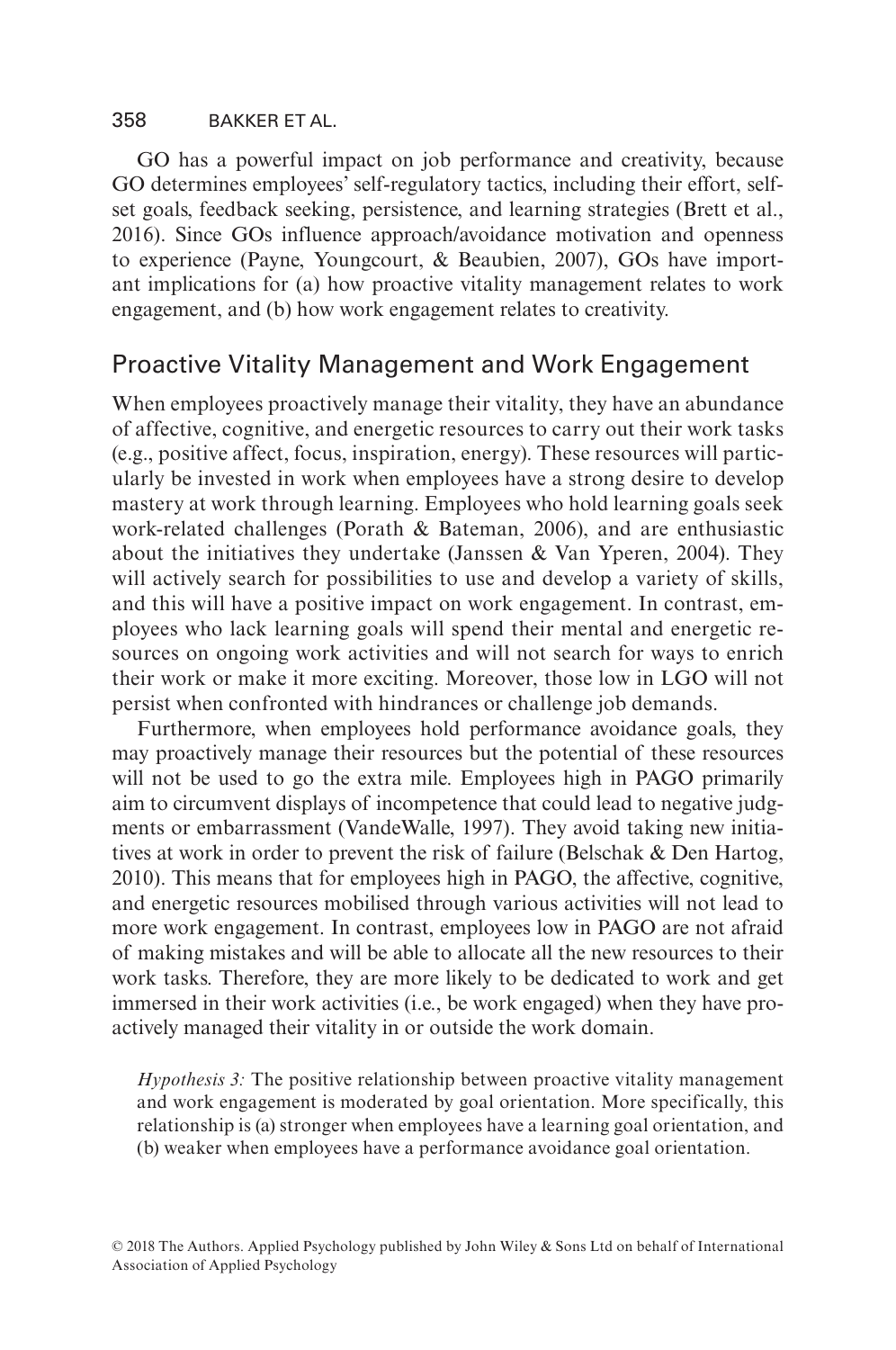## Work Engagement and Creativity

Work engagement is positively related to creativity, because engaged employees are persistent and show cognitive flexibility (Koch et al., 2015; Eldor & Harpaz, 2016). This flexibility and persistence will particularly lead to creative performance when combined with a desire to develop mastery at work through learning, because creativity is often the result of a long trial-and-error process. Employees high in LGO question the status quo (Porath & Bateman, 2006), and will be most likely to be creative when they persist in the face of difficulties (i.e., high work engagement; Schaufeli  $\&$ Bakker, 2010). People who are engaged in their work find their job tasks interesting and challenging, which combined with LGO is channelled towards more creativity. When engagement is combined with a low LGO, employees will have the motivation but not the right mindset to work on their innovative ideas. Low LGO individuals will not use their engagement to search for performance feedback, and therefore, work engagement will not unleash creative performance.

When employees want to avoid failure and negative social comparison evaluations, their work engagement is also not likely to influence creativity. The reason for this is that using engagement in the development of creative solutions to work problems does not guarantee success and is associated with the risk of setbacks, disappointments, and failures. Accordingly, "avoidance-oriented individuals may shy away from creative challenges" (Hirst, Van Knippenberg, & Zhou, 2009, p. 284). Thus, even when they have high levels of engagement, a performance avoidance goal orientation will prevent engagement from influencing creativity. When individuals hold a PAGO, creativity becomes a risk that they are unwilling to take.

*Hypothesis 4:* The positive relationship between work engagement and creativity is moderated by goal orientation. More specifically, this relationship is (a) stronger when employees have a learning goal orientation, and (b) weaker when employees have a performance avoidance goal orientation.

### METHOD

## Procedure and Participants

Student research assistants recruited the participants of the study via network sampling (Demerouti & Rispens, 2014), which involved contacting companies from their own professional networks, using social media to promote the research, and making use of snowball sampling to find additional participants. This technique has the potential to lead to a heterogeneous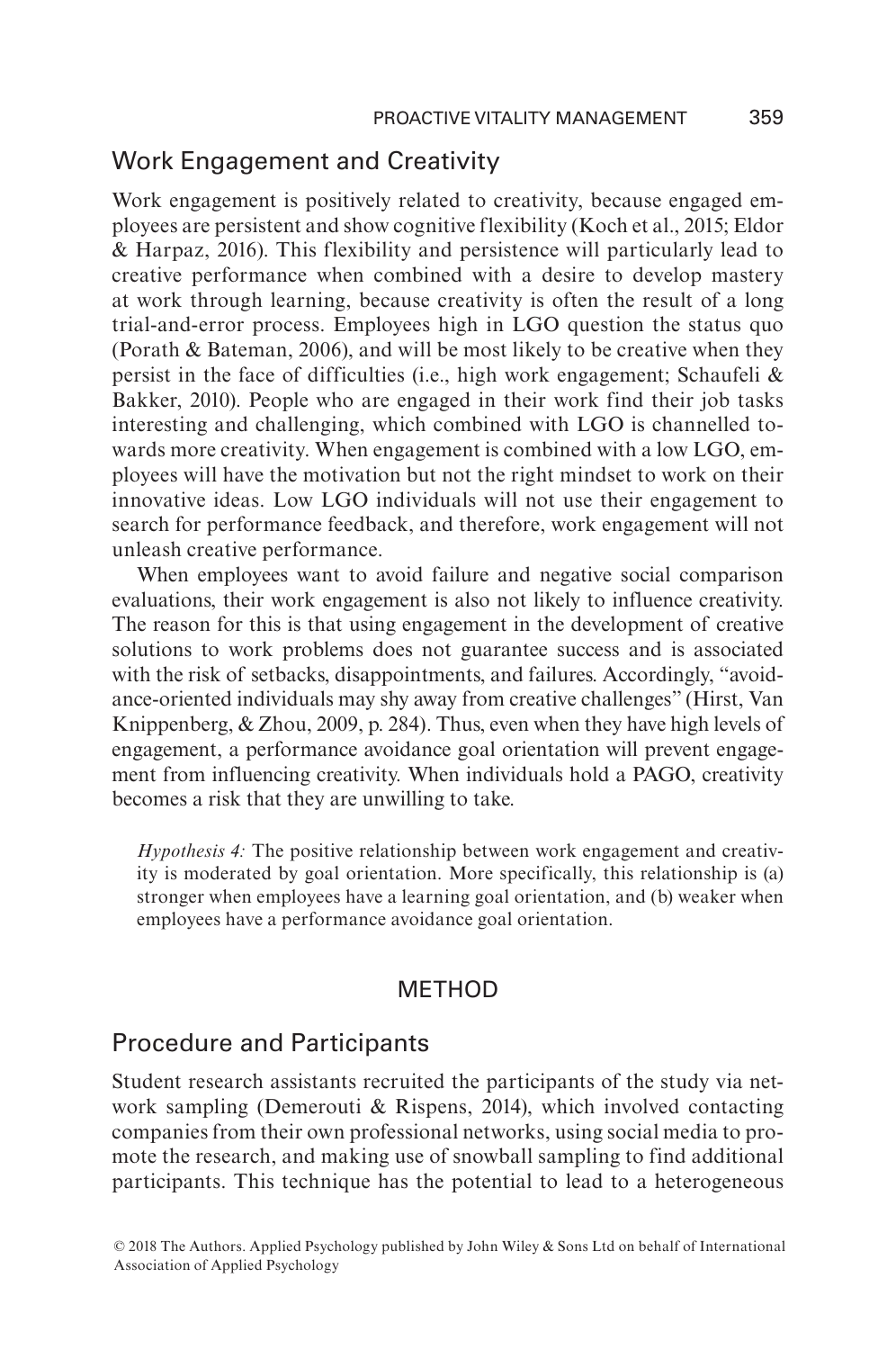sample and sufficient variance in the study variables. Participants were employees who worked in various Dutch organisations. Out of 118 employees who were contacted, 107 employees (46 men and 61 women) completed at least three out of five weekly surveys and formed the final sample for the analyses (response rate  $= 91\%$ ). Respondents completed an average of 4.68  $(SD = .60)$  of the five weekly surveys. The mean age of the participants was 39.49 years (*SD* = 12.53). On average, they worked 33.92 (*SD* = 7.54) hours per week and they had a mean tenure of 8.67 years (*SD* = 9.36). The majority of the respondents had completed higher-level (university) education (39.3%), followed by applied education (29.9%), and middle-level applied education (15%). They worked in occupational sectors including healthcare (39.3%), government (10.3%), commerce (7.5%), administration (7.5%), industry (6.5%), construction (5.6%), or other sectors such as finance, education, or communication.

Upon agreement to participate, employees received an e-mail invitation with a link to the online survey and information introducing the study and ensuring confidentiality and voluntary participation. To increase the response rate, they were also told that upon completion of the questionnaires, they enrolled in a raffle for 25 gift vouchers of ten euros each. Furthermore, they were informed that once they would participate, they could receive a summary of the results via e-mail after the completion of the research. The survey was sent on Friday morning of every week. At week 1, respondents completed a survey containing demographics and the trait-level (i.e., goal orientation) scales as well as a survey containing all week-level scales (i.e., proactive vitality management, work engagement, and creativity). At weeks 2–5, the survey comprised only the week-level scales. Before presenting the week-level items, we asked respondents to think of their previous work week overall while filling in the questionnaires.

## Trait-level Survey

*Goal orientation* was measured with VandeWalle's (1997) questionnaire on work-domain goal orientation. A six-item subscale was used to measure learning goal orientation (e.g., "I am willing to select a challenging work assignment that I can learn a lot from";  $\alpha$  = .76), and a four-item subscale was used to measure performance avoidance goal orientation (e.g., "I prefer to avoid situations at work where I might perform poorly";  $\alpha$  = .79). Items were rated on a scale ranging from  $1 =$  totally disagree to  $6 =$  totally agree.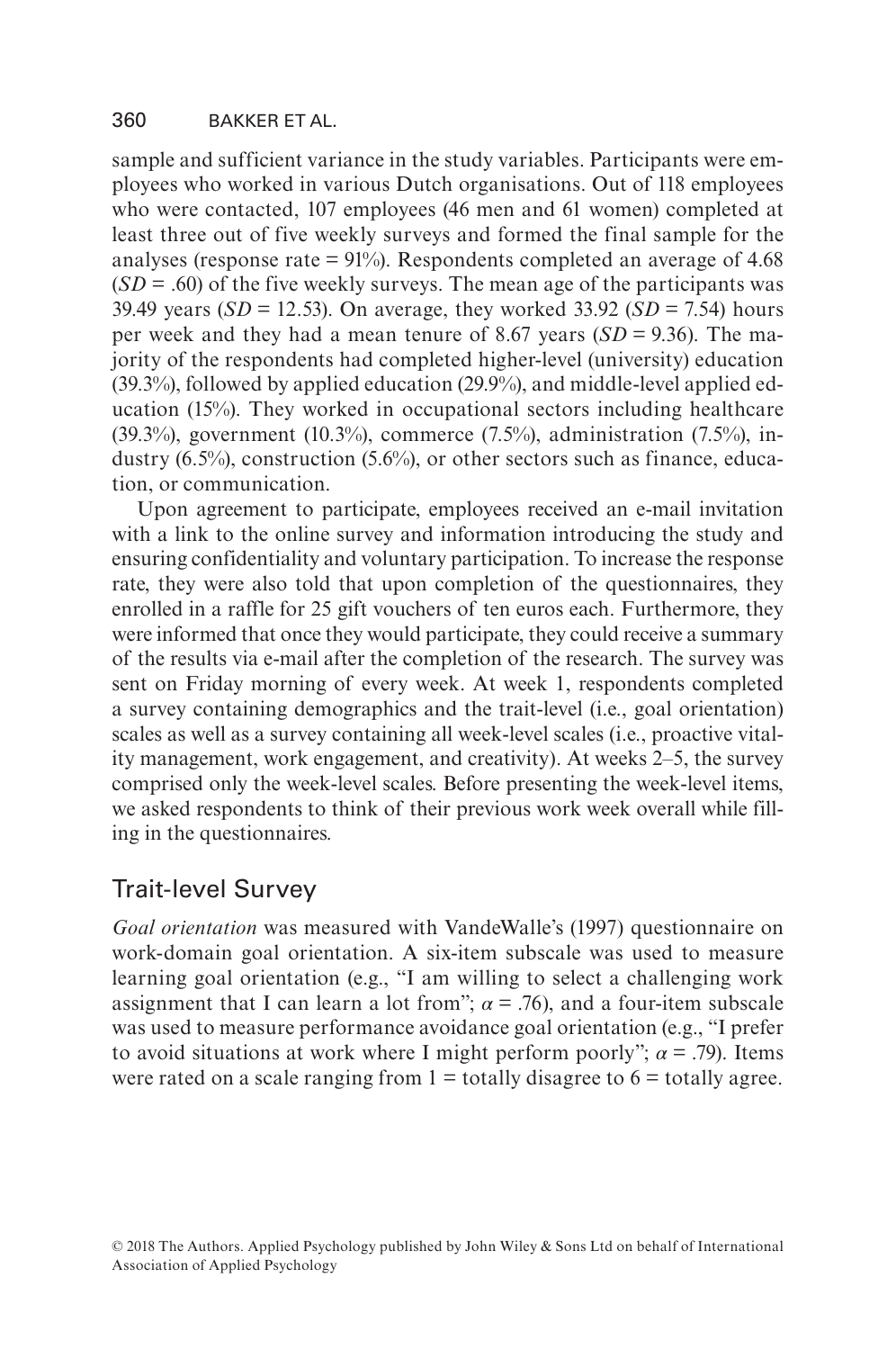## Weekly Survey

All the items in the weekly survey were taken from validated scales, and were adjusted to the week-level. Participants could respond to the items on a scale ranging from  $1 =$  totally disagree to  $7 =$  totally agree.

*Week-level proactive vitality management* was measured with the eight-item instrument developed by Op den Kamp et al. (2018). Research on the psychometric properties of this scale has provided ample evidence for its reliability and validity. Two survey studies (total  $N = 813$ ) and two diary studies (total  $N = 379$ ) among employees from various occupational sectors showed that proactive vitality management can be reliably measured (mean Cronbach's  $\alpha$  = .88) with eight items that load on one overall factor. Providing evidence for convergent validity, daily proactive vitality management was moderately strong and positively related to Fritz, Lam, and Spreitzer's (2011) measure of (work-related) strategies and micro-breaks. Moreover, proactive vitality management was positively related to relevant personal characteristics (e.g., proactive personality and self-insight) and showed moderately strong positive relationships with job crafting and relaxation. Furthermore, proactive vitality management was positively related to cognitive liveliness and (creative) work performance (criterion validity). Sample items are: "Last week, I tried to inspire myself", "Last week, I motivated myself", and "Last week, I made sure I felt energetic during my work". In the present study, Cronbach's *α* ranged from .76 to .88 over the 5 weeks.

*Week-level work engagement* was measured with the week-level version (Bakker & Bal, 2010) of the nine-item Utrecht Work Engagement Scale (Schaufeli, Bakker, & Salanova, 2006). Sample items are: "Last week, at work, I felt bursting with energy", and "Last week, I was enthusiastic about my work". Cronbach's  $\alpha$  ranged from .91 to .94 over the 5 weeks.

*Week-level creativity* was measured with Tierney, Farmer, and Graen's (1999) nine-item employee creativity scale. Sample items are: "Last week, I demonstrated originality in my work", and "Last week, I identified opportunities for new products/processes". Cronbach's *α* ranged from .93 to .95 over the 5 weeks.

## Analytical Approach and Preliminary Analyses

Data comprised a multilevel structure (i.e., week-level measurements nested within employees). Therefore, we conducted multilevel analyses with MLwiN in order to test our hypotheses. One series of analyses was conducted with week-level work engagement as the dependent variable, and one series with week-level creativity as dependent variable. Prior to the analyses, we calculated the intra-class correlations for our two dependent variables, which shows the amount of variance attributed to between-level (between persons) variation. This was 56 per cent in week-level work engagement, and 57 per cent in week-level creativity, suggesting that considerable within-level (within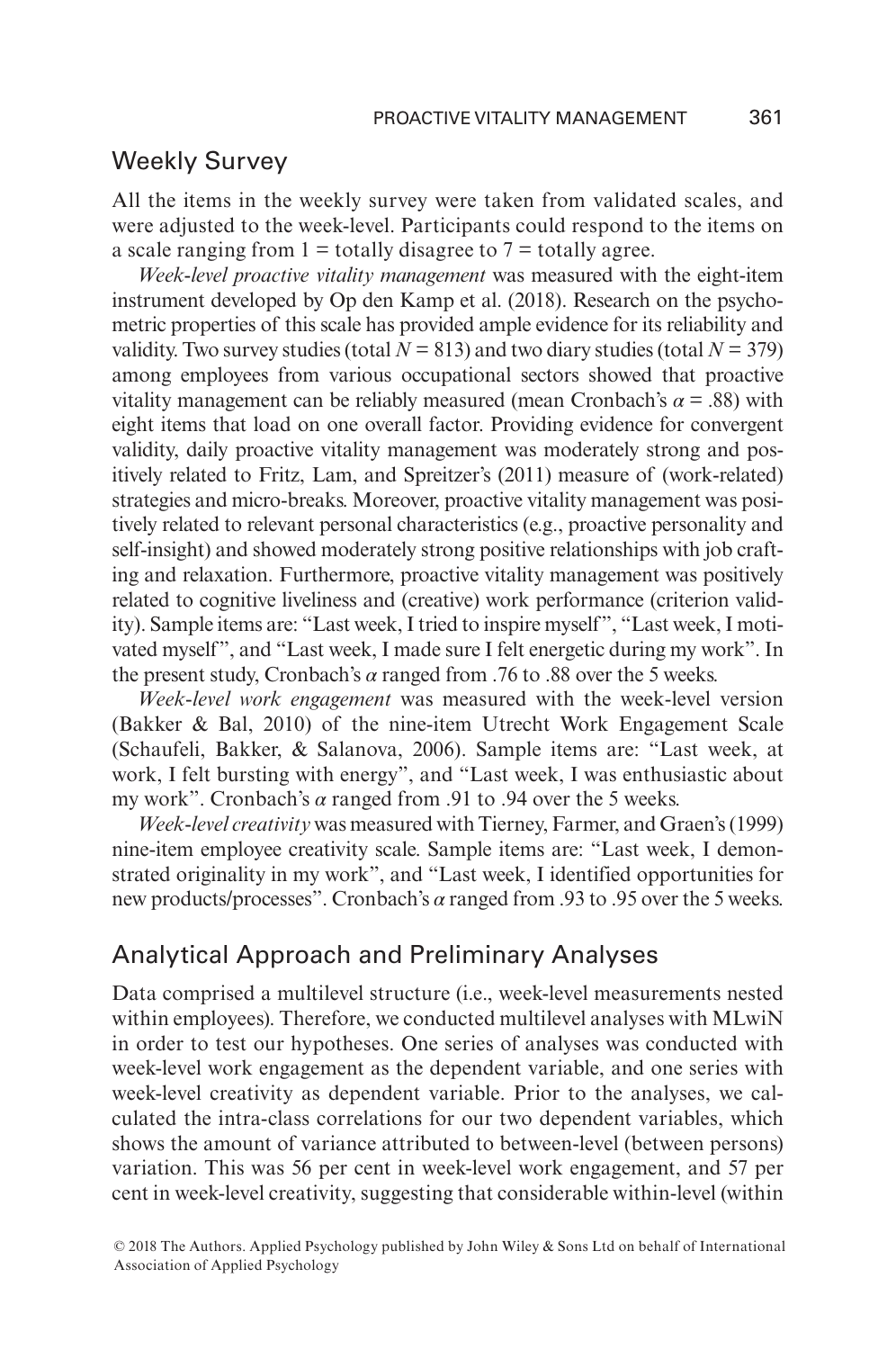persons) variation in the dependent variables remained to be explained by week-level variations in the independent variables. Furthermore, we found that a two-level null model (i.e., a model with the intercept as the only predictor) fit the data better than a one-level null model for both dependent variables, which provides additional justification to the use of multilevel analyses.

We conducted multilevel confirmatory factor analyses (MLCFA) in Mplus (Muthén & Muthén, 1998–2011) to test the discriminant validity of proactive vitality management vis-à-vis work engagement. The analyses revealed that a two-factor model, in which all proactive vitality management items loaded on one latent factor, and all work engagement items loaded on a second latent factor, fit substantially better to the data compared to a one-factor model in which all items loaded on the same factor,  $\Delta \chi^2(2) = 654.00, p < .001$ . This means that the two concepts can clearly be empirically distinguished from each other.

Between-level predictors (i.e., goal orientation) were grand-mean centred and within-level (week-level) predictors were group-mean centred (Ohly, Sonnentag, Niessen, & Zapf, 2010). To control for potential carry-over effects of one's prior levels of work engagement and creativity, both dependent variables were controlled for their levels of the previous week (i.e., week-level work engagement and week-level creativity were controlled for lagged work engagement and lagged creativity). Following previous practice (Oerlemans and Bakker, 2014), both lagged variables were grand-mean centred. The use of lagged variables rendered the data of one week missing, which resulted in the use of 378 observations for both analyses.

Each regression analysis was built on the basis of four nested models introducing successively the intercept (Null model), the lagged control variable and the predictor (Model 1), the two moderators (Model 2), and the two hypothesised interaction effects (Model 3; see Tables 2 and 3). Prior to the analyses, we tested whether the slope between the independent variables (e.g., proactive vitality management and work engagement) and the dependent variables (e.g., work engagement and creativity, respectively) varied across respondents. The slope variance was significant in both cases, justifying the introduction of between-level variables (i.e., goal orientation scales) so as to test cross-level interaction effects on the week-level dependent variables.

## RESULTS

## Descriptive Statistics

Means, standard deviations, and intercorrelations for all study variables are presented in Table 1. To calculate intercorrelations, week-level variables were aggregated over the 5 weeks. For exploratory purposes, we use all five weeks for the correlation analyses, while our multilevel analyses below discard the first week because of the use of lagged variables.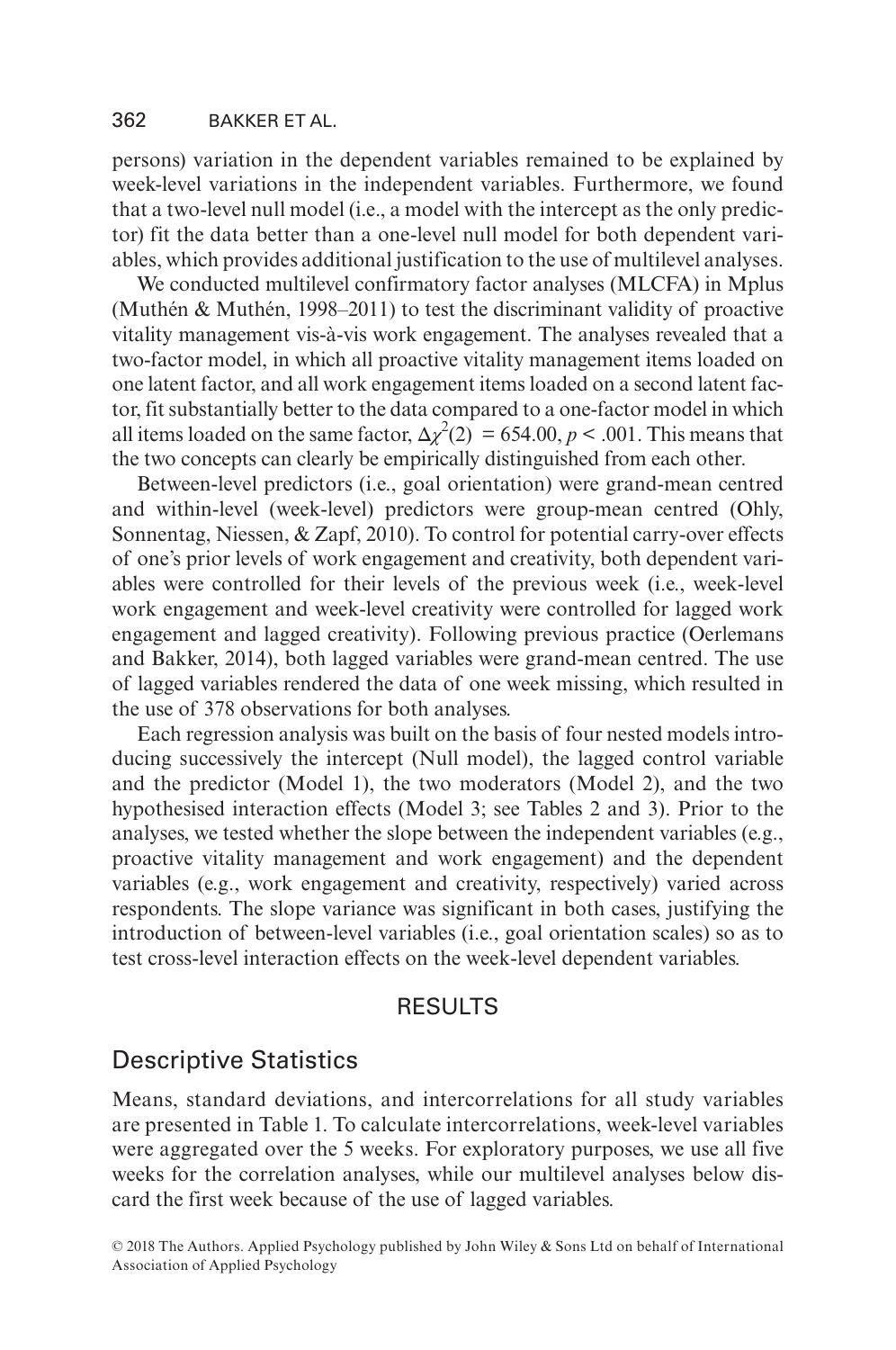## Testing Hypotheses

Proactive vitality management was hypothesised to relate positively to work engagement (Hypothesis 1), and to creativity via work engagement (Hypothesis 2). Analyses revealed (see Model 1; Table 2) that week-level proactive vitality management positively related to week-level work engagement, also after controlling for lagged work engagement (*estimate* = .455, *SE* = .052,  $p < .01$ , providing support for Hypothesis 1. Furthermore, we used the Monte Carlo method (Selig & Preacher, 2008) to assess the indirect relationship of week-level proactive vitality management with week-level creativity via week-level work engagement. This was found to be positive  $(Cl<sub>I</sub> = .149, Cl<sub>I</sub> = .302),$  supporting Hypothesis 2. These findings and the findings below are also summarised in Figure 1.

According to Hypothesis 3, the link between proactive vitality management and work engagement should be stronger for employees with a high learning goal orientation and weaker for employees with a high performance avoidance goal orientation. The interaction term of week-level proactive vitality management and learning goal orientation was positively related to week-level work engagement (*estimate* = .313,  $SE = .089$ ,  $p < .01$ ), while the interaction term of week-level proactive vitality management and performance avoidance goal orientation was negatively related to week-level work engagement (*estimate* = −.211, *SE* = .059, *p* < .01; see Table 2). Simple

|                                          | $\boldsymbol{M}$ | SD.  | $\overline{I}$ | 2      | 3       | $\overline{4}$ | 5       |
|------------------------------------------|------------------|------|----------------|--------|---------|----------------|---------|
| Trait-level                              | 4.51             | .72  |                |        |         |                |         |
| 1. Learning goal<br>orientation          |                  |      |                |        |         |                |         |
| 2. Performance avoid goal<br>orientation | 5.05             | .92  | $25**$         |        |         |                |         |
| Week-level                               | 5.24             | .54  | $.27**$        | .09    |         | $.44**$        | $.28**$ |
| 3. Proactive vitality<br>management      |                  |      |                |        |         |                |         |
| 4. Work engagement                       | 5.00             | .85  | $.23*$         | $.21*$ | $.55**$ |                | $.47**$ |
| 5. Creativity                            | 4.37             | 1.02 | $.26**$        | .10    | $.49**$ | $.53**$        | -       |
|                                          |                  |      |                |        |         |                |         |

TABLE 1

Means, Standard Deviations and Inter-Correlations for the Study Variables (*N* = 107 Employees and *N* = 501 Occasions)

*Note.* Correlations below the diagonal refer to the between-level of analysis, while correlations above the diagonal refer to the within-level of analysis; means and standard deviations refer to the between-level of analysis.

*\* p < .*05

*\*\*p < .*01

© 2018 The Authors. Applied Psychology published by John Wiley & Sons Ltd on behalf of International Association of Applied Psychology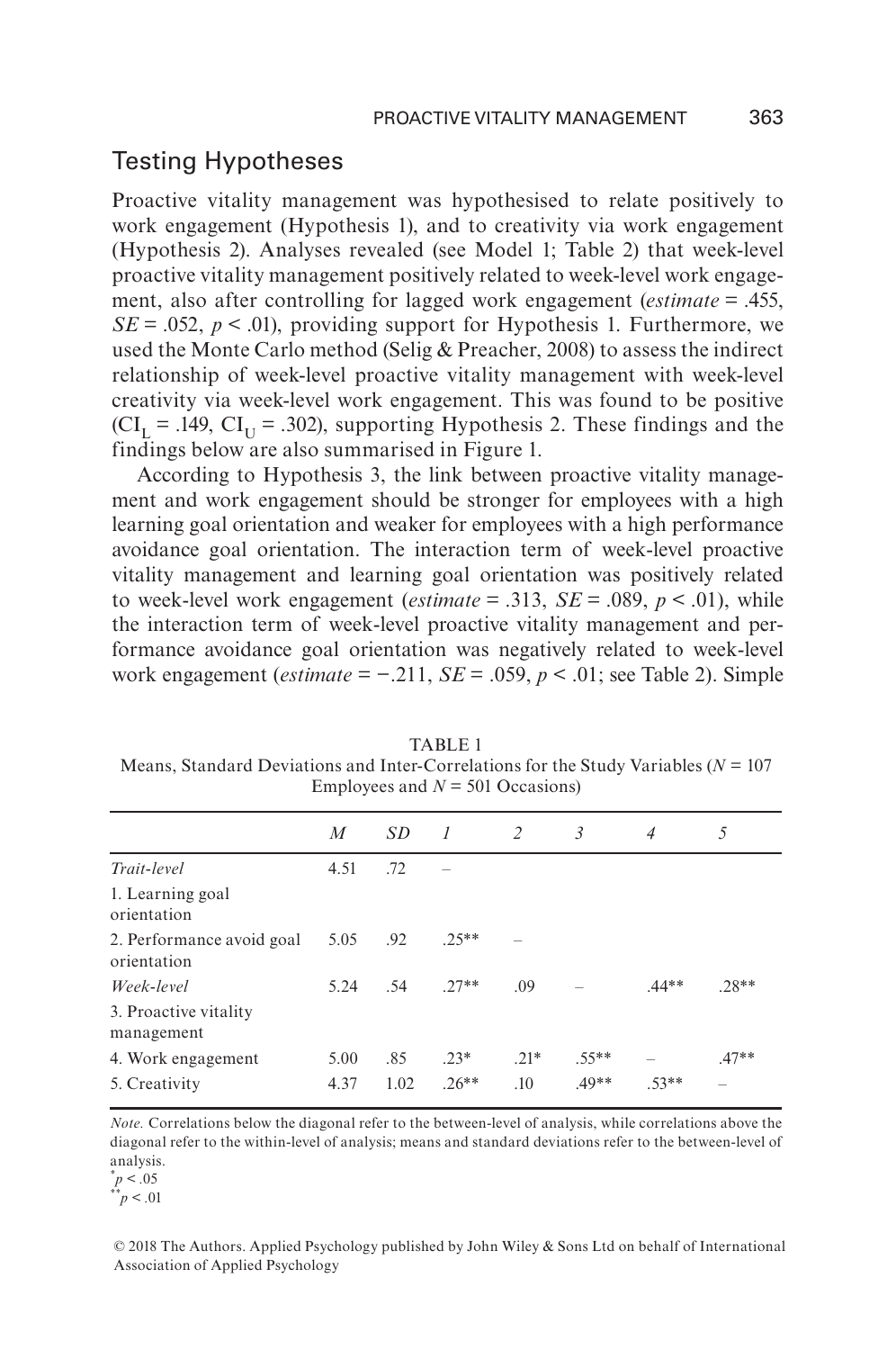

FIGURE 1. The model of proactive vitality management and creativity: Summary of multilevel regression coefficients based on Table 2 (Model 3) and Table 3 (Model 3). *\*\*p* < .01, *\*p* < .05, † *p* = .06.

slope tests revealed that the positive link between week-level proactive vitality management and week-level work engagement was stronger when learning goal orientation was 1 *SD* higher than the mean (*estimate* = .718, *SE* = .082,  $p \leq 0.01$ ) than when learning goal orientation was 1 *SD* lower than the mean (*estimate* = .274,  $SE = .083$ ,  $p < .01$ ; see Figure 2), providing support for Hypothesis 3a. Furthermore, the positive link between week-level proactive vitality management and week-level work engagement was weaker when performance avoidance goal orientation was 1 *SD* higher than the mean (*estimate* = .302,  $SE = .063$ ,  $p < .01$ ) than when performance avoid goal orientation was 1 *SD* lower than the mean (*estimate* = .690, *SE* = .087, *p* < .01; see Figure 3), providing support for Hypothesis 3b.

According to Hypothesis 4, the link between work engagement and creativity should be stronger for high learning goal orientation and weaker for high performance avoidance goal orientation. The interaction term of weeklevel work engagement and learning goal orientation was positively related to week-level creativity (*estimate* = .346, *SE* = .079, *p* < .01). Simple slope tests revealed that the positive link between week-level work engagement and week-level creativity was stronger when learning goal orientation was 1 *SD* higher than the mean (*estimate* = .753,  $SE = .079$ ,  $p < .01$ ) than when learning goal orientation was 1 *SD* lower than the mean (*estimate* = .269,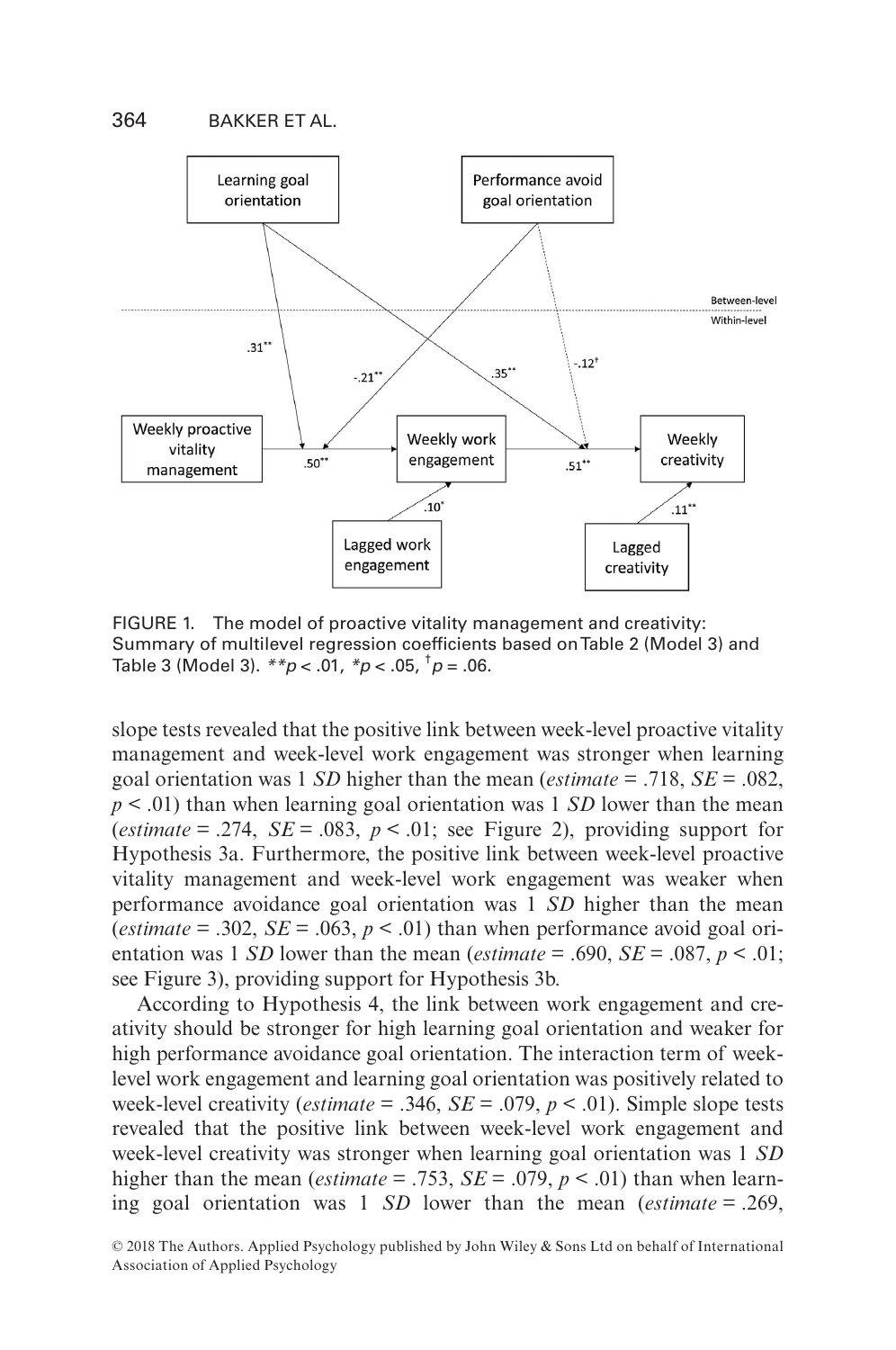| $\ddot{\phantom{a}}$ |
|----------------------|
|----------------------|

| Model                                             |          | Z    |           |          | M <sub>2</sub> |                        |          | $\mathbb{Z}$     |                                 |
|---------------------------------------------------|----------|------|-----------|----------|----------------|------------------------|----------|------------------|---------------------------------|
| Variables                                         | Estimate | SE   |           | Estimate | SE             |                        | Estimate | SE               |                                 |
| Intercept                                         | 5.027    | .078 | 64.449**  | 5.025    | 076            | 66.118**               | 5.018    | 074              | 67.811**                        |
| at previous<br>Work engagemer<br>week             | .090     | 044  | $2.046*$  | .088     | 044            | $2.000*$               | 104      | 044              | $2.363*$                        |
| Week-level proactive vitality<br>management (PVM) | .455     | .052 | $8.750**$ | 451      | .052           | 8.673**                | 496      | .053             | 9.359**                         |
| Learning goal orientation                         |          |      |           | .162     | Ę              | 1.460                  | 198      | $\overline{110}$ | 1.800                           |
| Performance avoidance goal<br>orientation         |          |      |           | .137     | .086           | 1.593                  | .136     | .084             | 1.619                           |
| $PVM \times learning$                             |          |      |           |          |                |                        | .313     | .089             | $3.517**$                       |
| PVM × avoidance                                   |          |      |           |          |                |                        | $-211$   | 059              | $-3.577***$                     |
| $-2 \times log$                                   |          |      | 872.421   |          |                | 866.329                |          |                  | 849.464                         |
| $-2 \times \log$                                  |          |      | 392.539** |          |                | $6.092*$               |          |                  | 16.865**                        |
|                                                   |          |      |           |          |                | $\mathcal{L}$<br>$R^2$ |          |                  | $\mathcal{L}$<br>$\mathbb{R}^2$ |
| Within-person variance                            | 350      | 030  | 28%       | .350     | 030            | 28%                    | 335      | 029              | $31\%$                          |
| variance<br>Between-person                        | 543      | .089 | $11\%$    | 507      | .084           | 17%                    | 485      | .081             | $21\%$                          |

PROACTIVE VITALITY MANAGEME

365

 $\copyright$  2018 The Authors. Applied Psychology published by John Wiley & Sons Ltd on behalf of International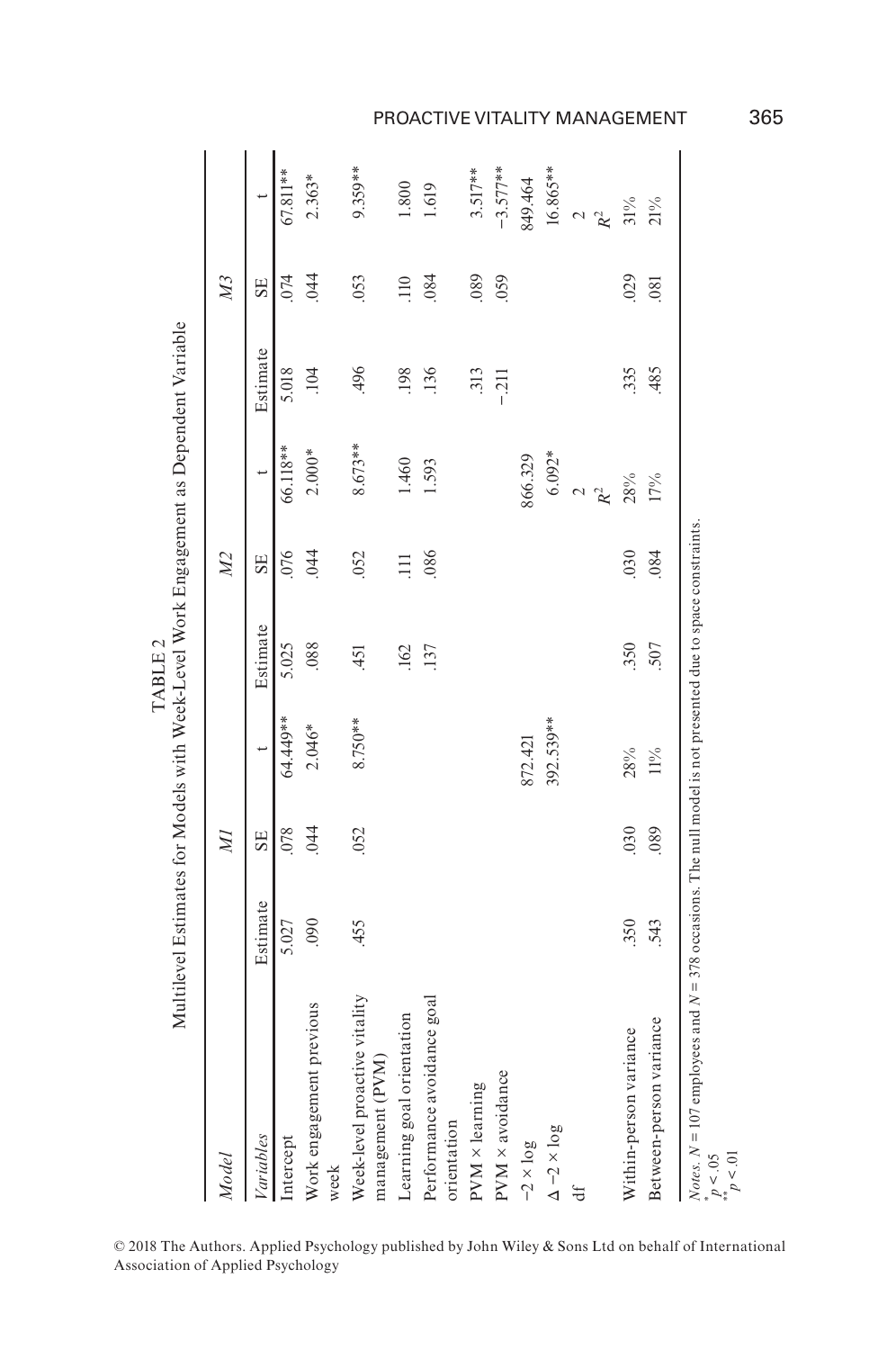

FIGURE 2. The link between week-level proactive vitality management and week-level work engagement moderated by learning goal orientation.

 $SE = .079$ ,  $p < .01$ ; see Figure 4), supporting Hypothesis 4a. The interaction term of week-level work engagement and performance avoidance goal orientation was negatively related to week-level creativity (*estimate* = −.119,  $SE = .061$ ,  $p = .06$ ). However, although the effect was in the predicted direction, it was not significant. This effectively rejects Hypothesis 4b. We note that we reran all analyses controlling for age, gender, and tenure but none of these analyses altered any of the results (see Figure 1 for a summary).<sup>2,3</sup>

 $2$ We have tested the direct effect of proactive vitality management on creativity and this was only significant when proactive vitality management was the only predictor in the regression equation (*estimate* = .30,  $SE = .06$ ,  $p < .05$ ). When proactive vitality management was added as a predictor in the regression analysis of Table 3, the effect became non-significant (*estimate* = .07, *SE* = .06, *p* = .25). We note that our Monte Carlo analytic approach is incompatible with the notion of full vs. partial mediation. Therefore, based on existing methodological literature (Rucker, Preacher, Tormala, & Petty, 2011), we stay away from discussions around partial vs. full mediation, and we simply refer to the effect of proactive vitality management on creativity as an indirect effect.

 $3$ We have conducted additional analyses with work engagement being the predictor of proactive vitality management and the effect was significant (*estimate* = .49,  $SE = .06$ ,  $p < .01$ ). However, findings were non-significant for the two interaction effects on proactive vitality management—the interaction between work engagement and learning goal orientation (*estimate* =  $.07, SE = .08, p = .38$ , and the interaction between work engagement and performance avoid goal orientation (*estimate* = −.11, *SE* = .06, *p* = .07).

<sup>© 2018</sup> The Authors. Applied Psychology published by John Wiley & Sons Ltd on behalf of International Association of Applied Psychology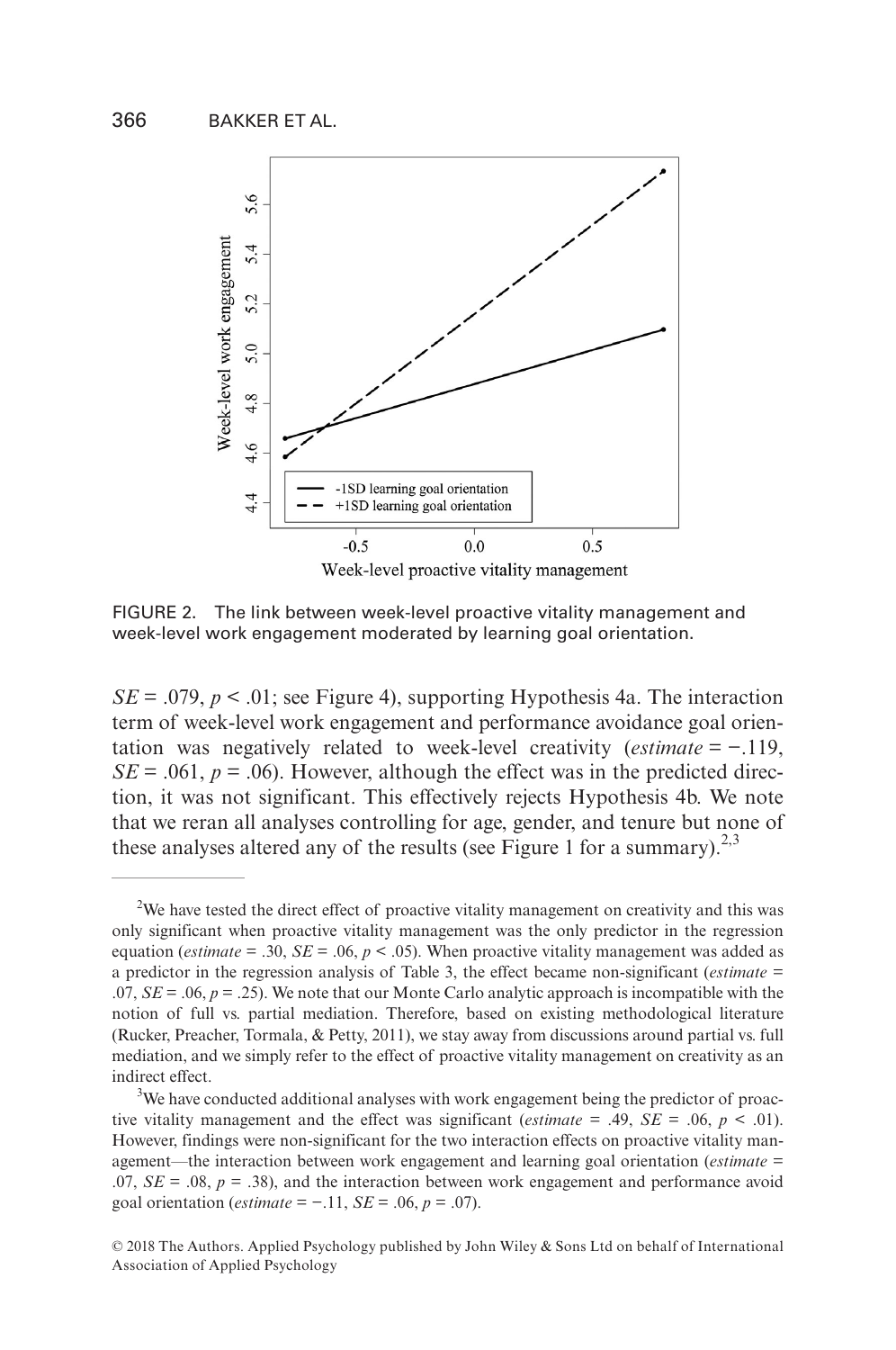

FIGURE 3. The link between week-level proactive vitality management and week-level work engagement moderated by performance avoidance goal orientation.

## **DISCUSSION**

In this paper, we argued that employees might proactively manage their own vitality to reach creativity. We followed a heterogeneous sample of employees during 5 weeks, and asked them to report their weekly frequency of proactive vitality management, as well as their weekly levels of work engagement and creativity. The results showed that participants experienced more work engagement and indirectly improved their creative performance in the weeks they proactively managed their own positive affect, energy, and concentration (i.e., vitality). Employees high in learning goal orientation profited most from this process, whereas employees high in performance avoidance goal orientation profited least. In what follows, we will discuss the most important contributions of this study.

## Contributions to Theory

A first important contribution of the present study is that it shows that proactively managing vitality is an important predictor of creativity, through work engagement—on a weekly basis. When employees proactively choose to engage in activities during or after work that offer them energy, positive affect, or inspiration, they have more resources available to dedicate to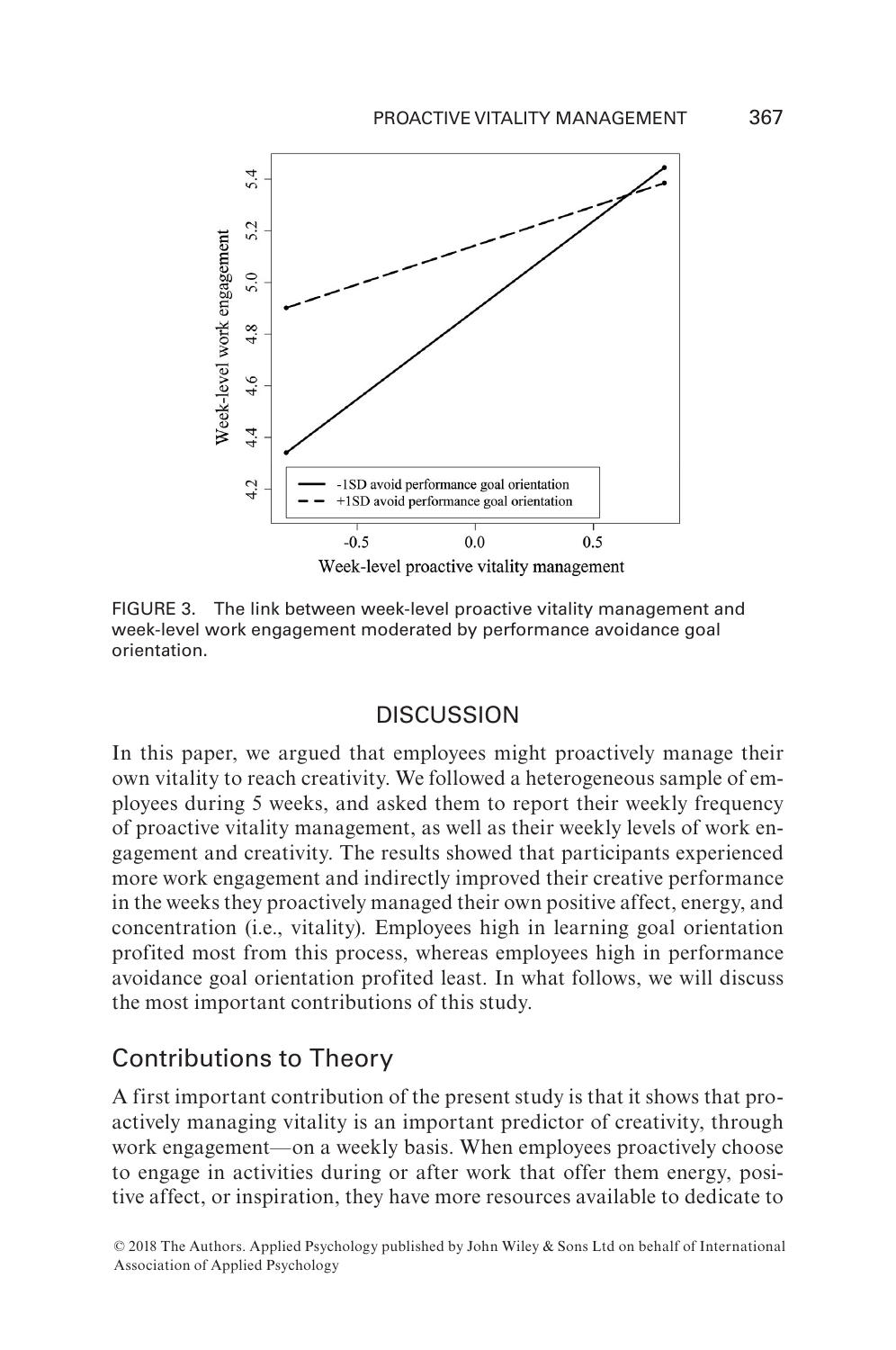

FIGURE 4. The link between week-level work engagement and week-level creativity moderated by learning goal orientation.

their work. These resources fuel the work engagement that can then be used to improve creative performance. Our findings expand the proactivity and work engagement literatures by showing the relevance of a proximal predictor of creativity—proactive vitality management. Whereas most scholars have focused on more distal environmental and personality factors as predictors of creativity (Feist, 1998; Ma, 2009; Anderson et al., 2014), we show that employees can take personal initiatives to be creative. Research in which the proactive vitality management construct was validated (Op den Kamp et al., 2018) has suggested that people may engage in a range of activities in order to increase their resources, including having lunch outside the office for a change of scenery, engaging in sports activities before work to get energised, and listening to preferential music genres to become relaxed or focused. Although earlier research has shown that energy, positive affect, and focus relate positively to creativity (Baas et al., 2008; Hennessey & Amabile, 2010; Ning et al., 2015), most scholars have overlooked the possibility that employees may proactively mobilise such volatile resources to be creative. Whereas most previous proactivity research has investigated self-initiated, future oriented, and change-oriented behaviour (Parker et al., 2010) aimed at changing the environment, proactive vitality management is a new form of proactive behaviour that is aimed at changing the self (see also, Grant & Ashford, 2008). Proactive vitality management is directed to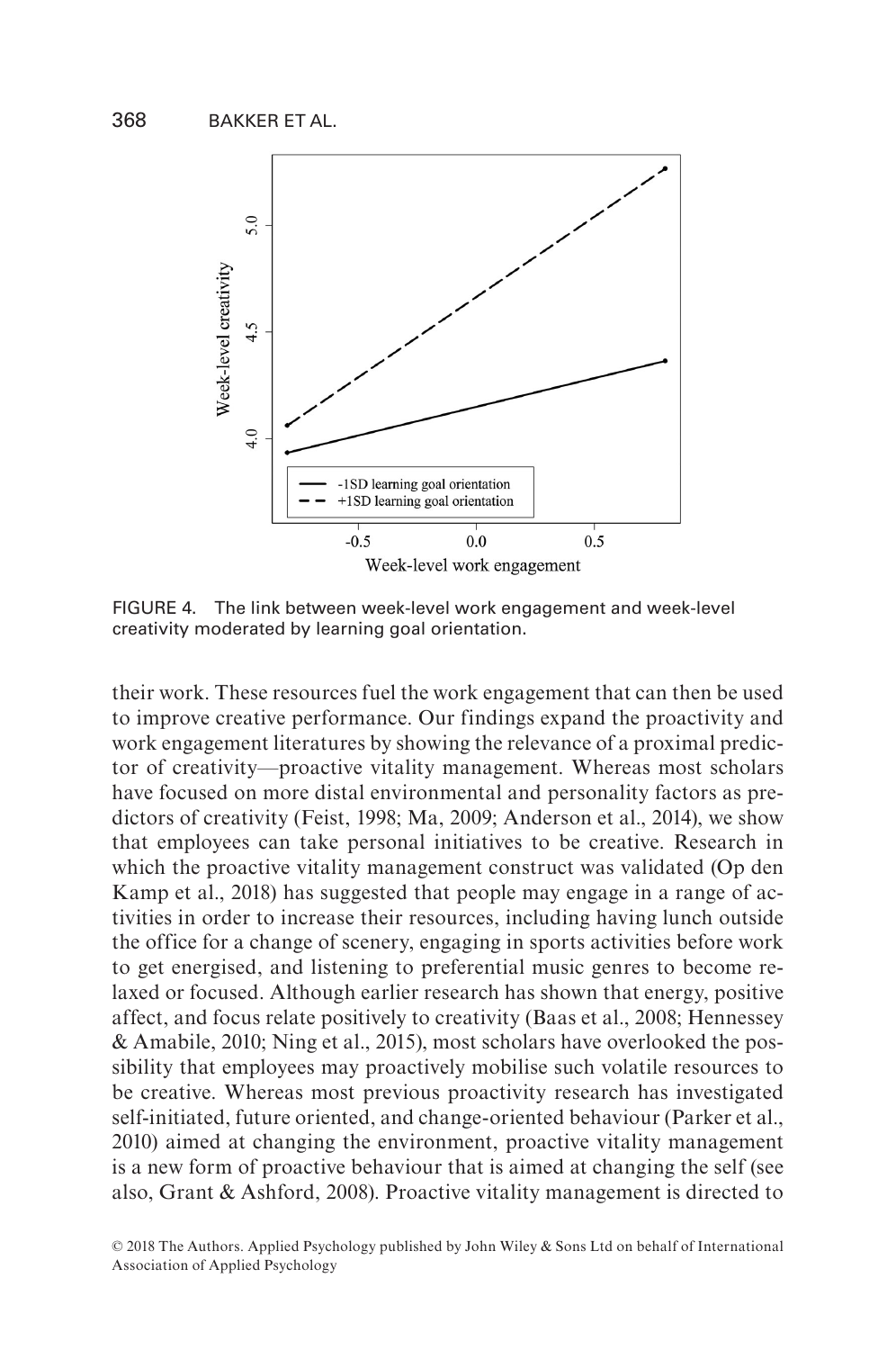| Model                             |          | $\sum$ |                |          | M <sub>2</sub> |                |                 | M <sup>3</sup> |                |
|-----------------------------------|----------|--------|----------------|----------|----------------|----------------|-----------------|----------------|----------------|
| Variables                         | Estimate | SE     |                | Estimate | SE             |                | Estimate        | SE             | ÷              |
| Intercept                         | 4.407    | 090    | 48.967**       | 4.406    | 086            | $51.232***$    | 4.407           | $-091$         | 48.429**       |
| Creativity previous week          | .143     | .041   | $3.488***$     | .144     | .041           | $3.512**$      | 110             | .039           | $2.820*$       |
| Week-level work                   | 527      | .059   | 8.932**        | 531      | 059            | 9.000**        | $\overline{5}1$ | .057           | 8.965**        |
| engagement                        |          |        |                |          |                |                |                 |                |                |
| ientation<br>Learning goal or     |          |        |                | .362     | .127           | $2.850*$       | .368            | .133           | $2.767*$       |
| Performance avoidance             |          |        |                | .055     | <b>C60</b>     | 567            | .058            | .102           | .569           |
| goal orientation                  |          |        |                |          |                |                |                 |                |                |
| Work                              |          |        |                |          |                |                | 346             | 079            | $4.380**$      |
| engagement × learning             |          |        |                |          |                |                |                 |                |                |
| Work                              |          |        |                |          |                |                | $-119$          | .061           | $-1.950$       |
| oidance<br>$engagement \times av$ |          |        |                |          |                |                |                 |                |                |
| $-2 \times log$                   |          |        | 948.184        |          |                | 938.617        |                 |                | 919.891        |
| $\Delta - 2 \times \log$          |          |        | 477.627**      |          |                | $9.567*$       |                 |                | 18.726**       |
|                                   |          |        | $\sim$         |          |                | $\overline{c}$ |                 |                | $\sim$         |
|                                   |          |        | $\mathbb{R}^2$ |          |                | $R^2$          |                 |                | $\mathbb{R}^2$ |
| Within-person variance            | 412      | 035    | 38%            | 413      | .035           | 39%            | .371            | .032           | 44%            |
| variance<br>Between-person        | 746      | 119    | $16\%$         | 669      | 109            | 25%            | 760             | 119            | 15%            |

© 2018 The Authors. Applied Psychology published by John Wiley & Sons Ltd on behalf of International

369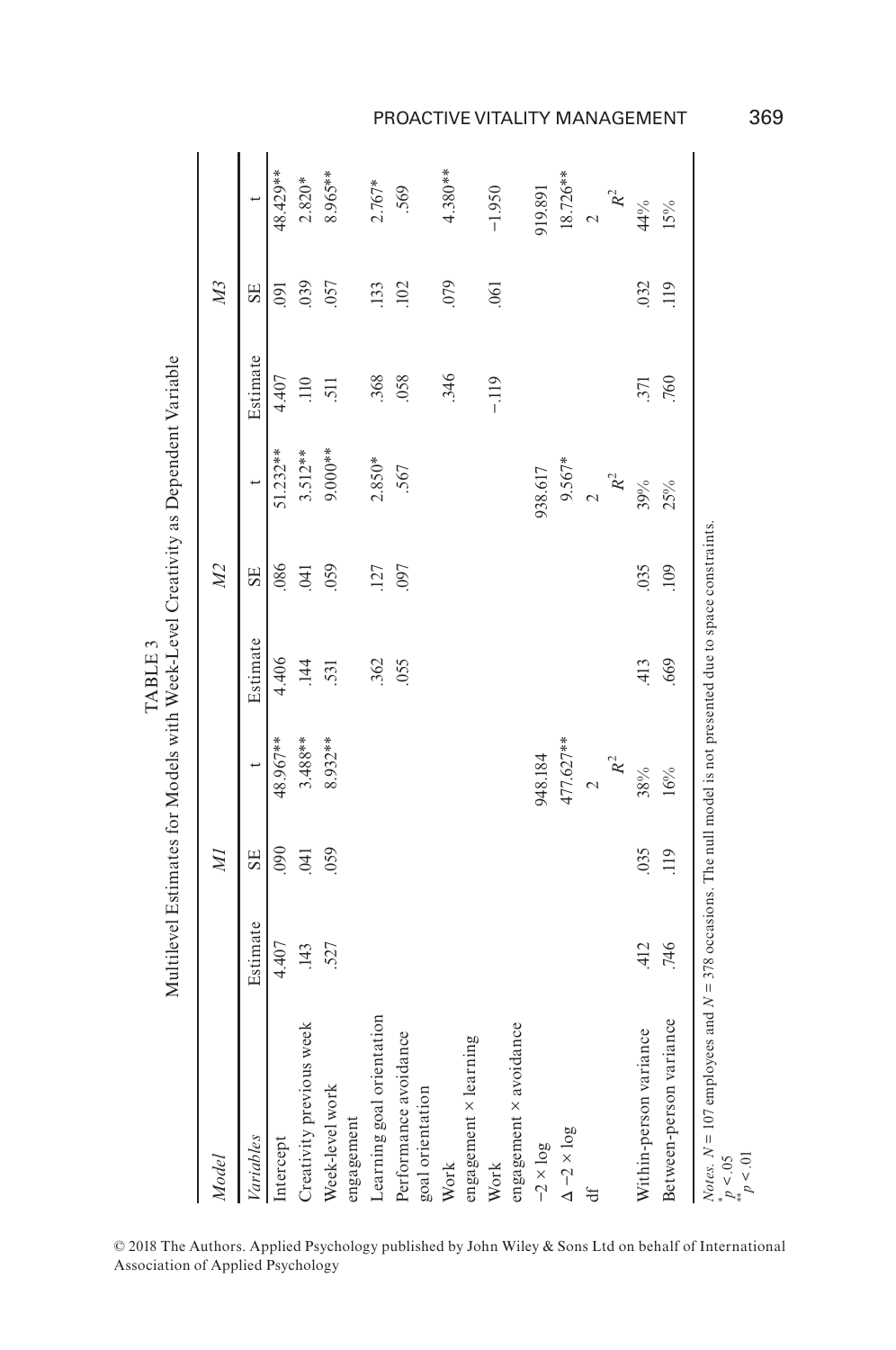creating an internal state that allows one to focus, think, and feel inspired. This bottom-up approach to creativity could be an important addition to more common top-down approaches.

It should be noted that the present study focused specifically on the predictive validity of proactive vitality management for a specific type of performance: creativity. It is highly likely that proactive vitality management will also be able to predict other performance indicators, including in-role performance and organisational citizenship behaviour (OCB). High-level in-role performance demands considerable effort, engagement, and motivation (Bakker et al., 2014), which could be proactively mobilised by employees. In addition, employees are most likely to show extra-role behaviours (OCB) when they have a surplus of energetic and motivational resources. Future research should investigate the predictive validity of proactive vitality management for these other performance indicators.

Second, we used a repeated measures design to test whether proactive behaviour aimed at managing vitality relates to creativity, through work engagement. Thus, we complement previous survey studies (see, for a review, Shalley et al., 2004) with a 5-week follow-up study and show that employees may be able to influence their own creativity, on a weekly basis. In the weeks employees proactively manage their vitality, they become sufficiently engaged in their work to be creative. However, in the weeks they do not look for inspiration or try to experience positive emotions, their levels of work engagement are relatively low, and do not offer the fuel needed to be creative at work.

At this point, we would like to discuss the possibility that work engagement may also predict proactive vitality management (i.e., reversed causation). Indeed, several scholars have argued and shown that positive affect—particularly high-activated positive affect (i.e., feelings of being inspired, energised, and enthused) that is rather similar to work engagement—is positively related to proactive behaviour (e.g., Den Hartog & Belschak, 2007; Bindl, Parker, Totterdell, & Hagger-Johnson, 2012). Bindl and colleagues argue that high-activated positive affect prompts forward-thinking, change-oriented behaviour, and can be considered the fuel (the energy) of the self-starter. Using Job Demands-Resources theory, Bakker and Demerouti (2017) have argued that employees who are engaged in their work are motivated to stay engaged, and therefore use proactive behaviours (e.g., job crafting) to optimise their own work environment. This means that proactive vitality management is most likely a predictor as well as an outcome of work engagement. In the present study, we treated proactive vitality management as the predictor of work engagement (and indirectly of creativity), because our theoretical arguments clearly suggested that proactive vitality management logically interacts with learning and avoids performance goal orientation in predicting work engagement. Future research may want to test the complete sequence of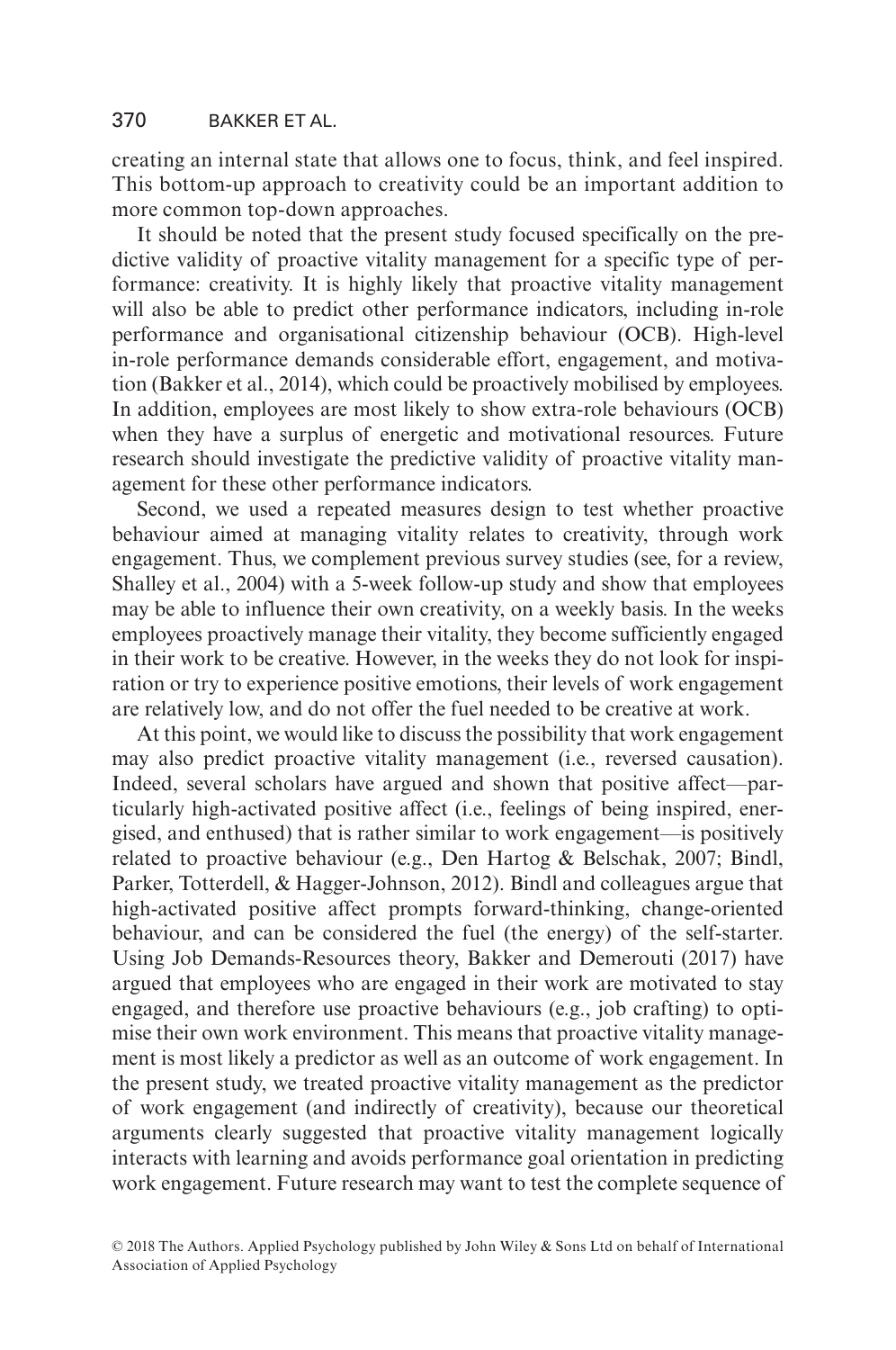proactive vitality management predicting work engagement, which, in turn, may predict proactive vitality management. Previous recovery research has clearly indicated that engaged workers know when to recharge, in order to stay engaged (Sonnentag et al., 2017).

A third theoretical contribution of the current study is that it shows how goal orientation, as a motivational moderator variable, influences the creativity process. The findings were generally consistent with our hypotheses. When employees have a learning goal orientation, they profit most from their proactive behaviour, because this orientation helps them to seek work-related challenges (Porath & Bateman, 2006). They use their inspiration and energy to actively search for possibilities to use and develop a variety of skills, and this will have a positive impact on work engagement and creative performance. In contrast, when employees hold a performance avoidance goal orientation, proactively managing vitality does not help to be more engaged and creative. The reason for this is presumably that individuals who avoid making mistakes prefer not to be enthusiastic about new initiatives or to take the risk of failures by suggesting new solutions for existing problems. Consistent with this interpretation, Zhou (2003) demonstrated that employees were more creative when interacting with creative colleagues, but only when their supervisors did not engage in close monitoring. Moreover, the findings revealed that creativity only crossed over between co-workers when supervisors provided developmental feedback. Thus, in order to be creative, employees need to be in a learning mode, and should not be closely monitored or judged.

It should be noted that proactive vitality management has some similarities, but is not the same as recovery. Whereas recovery from work refers to reducing or eliminating job stress to replenish depleted resources (Sonnentag & Fritz, 2015), proactive vitality management is intentional and anticipatory behaviour and may also occur when people feel already rested. Second, most recovery activities are carried out during off-job time (i.e., in the evening or weekend, during vacation), while proactive vitality management can be done at any time, any place (e.g., during lunchtime at work, early in the morning at home, in the night while going out). Third, proactive vitality management aims at finding inspiration through small positive interventions in one's daily work or private life. For example, people can try to find new inspiration through reading books (Bal, Butterman, & Bakker, 2011), using social media, and watching a TED talk on YouTube during work, or by indulging in artwork at a fair—and they do not need to experience job stress to motivate them to engage in such activities. Recovery activities are aimed at detaching from work to reduce physical and psychological strain symptoms (Sonnentag & Fritz, 2015).

The present study investigated the moderating role of goal orientation, but did not examine the role of the work environment. It should be noted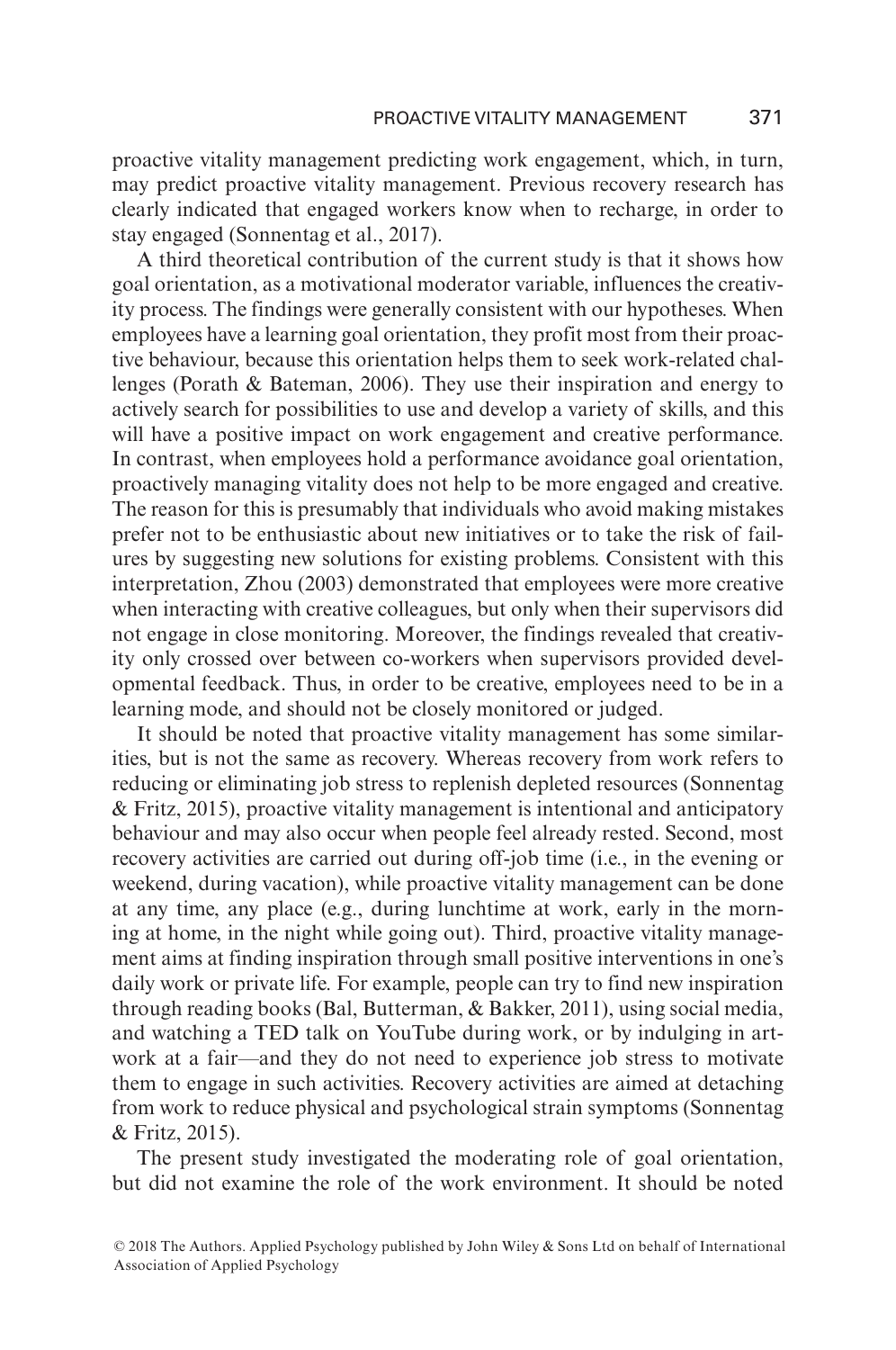that the participants in our study all had a reasonable work schedule in that they worked on average less than 40 hours a week. This may imply a built-in sort of slack resources in participants' work life—they could afford time. If individuals have 60-hour work weeks, they may have less time for proactive vitality management, although such behaviours may be even more important for work engagement and creativity during long working hours. Long work weeks may also have important implications for when and where employees should proactively manage their vitality. Future research among other samples and in other cultural contexts may test the impact of context on proactive vitality management.

## Practical Implications

Our findings have practical implications for individual employees and for managers. A first implication is that we should make employees aware of the importance of individual proactive vitality management. Organisations may want to offer professional training and smartphone applications through which employees learn what the best activities are for them to improve their vitality. In order to be creative, employees need to be engaged. Employees can proactively optimise their own levels of work engagement by engaging in a range of activities during work and during off-job time. For example, while at work, they can decide to have lunch with colleagues outside the office in order to get a fresh view on existing work problems. They may also take short micro breaks during the workday in order to increase their levels of energy (Trougakos & Hideg, 2009). During off-job time, they may actively engage in sports activities or read a book with the intention to change their mood state. Moreover, our construct validity research (Op den Kamp et al., 2018) indicates that employees may engage in a range of activities that raise their levels of energy, positive affect, and concentration.

Second, managers may facilitate the process of proactive vitality management, by creating a work-family culture that prevents overwork and offers opportunities to choose for flexible working times (Thompson, Beauvais, & Lyness, 1999). Such a culture would also offer employees more autonomy during work and leisure time for activities that foster resources. Third, the findings indicate that learning goal orientation is crucial for the relationship between proactive vitality management and work engagement and creativity. Organisations that are highly dependent on creative performance may want to select employees on the basis of their goal orientations, or could offer their employees training in which they learn to focus on learning from mistakes (Noordzij, van Hooft, van Mierlo, van Dam, & Born, 2013).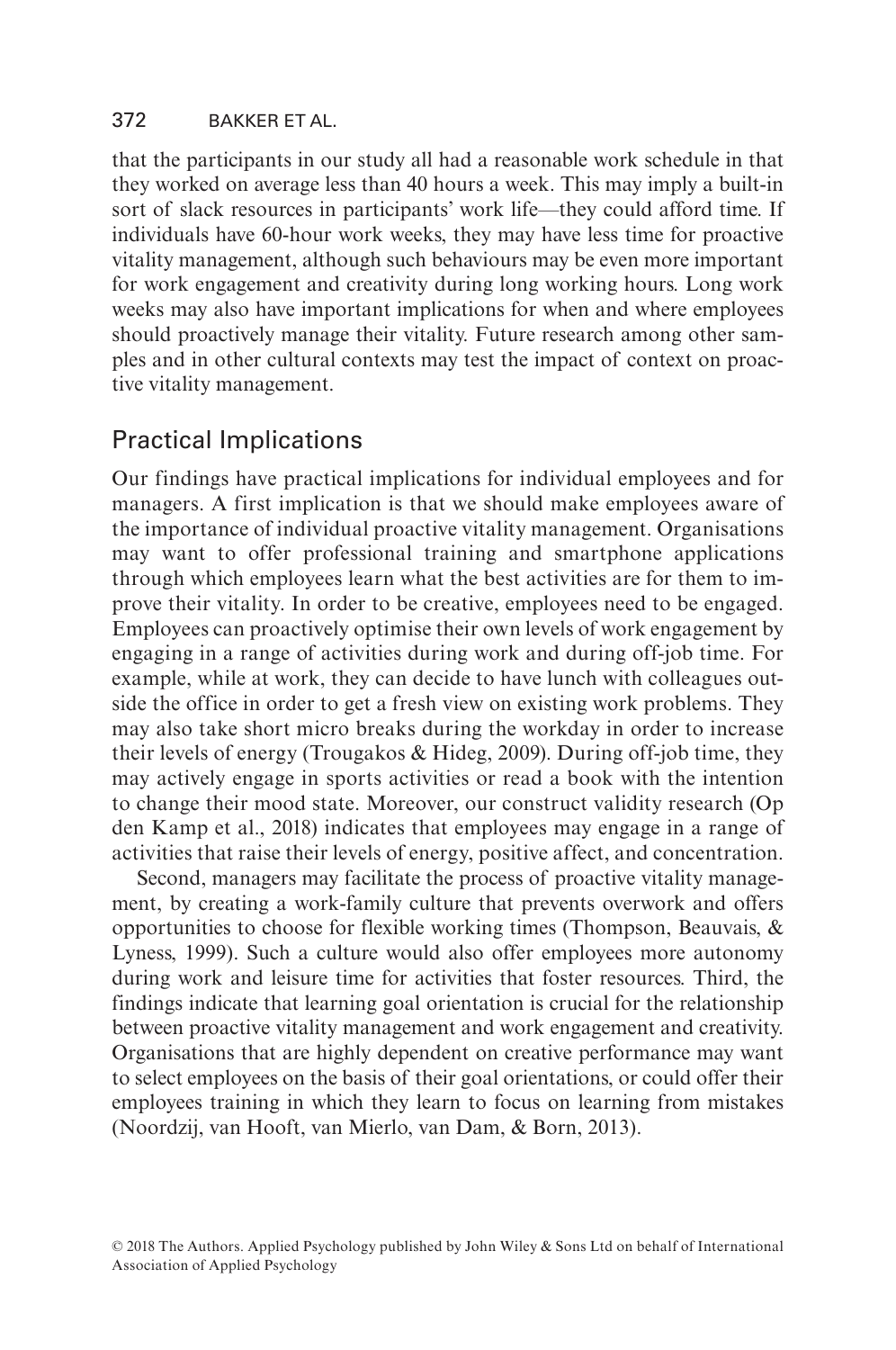### Strengths and Limitations

The present study has some limitations that should be acknowledged. First, we used one source of information, which may raise concerns regarding the validity of the findings. However, we combined the survey method with repeated measurements using a weekly questionnaire, and created a theoretically valid cross-level interaction model. Specifically, we integrated two different methods and analysed relationships of proactive vitality management with work engagement and creative performance after controlling for previous (week) levels of work engagement and creative performance alleviating problems of common method bias. Although we do think that future research may profit from using objective outcomes of the creativity process, we are confident that we used a robust test of our hypotheses. It seems highly unlikely that our participants would have been able to produce exactly the theoretically predicted interaction patterns if they would have been inclined to please the researchers and would have tried to produce consistent answers. Thus, we believe that demand characteristics are not a major threat to the validity of our findings. A second possible limitation is that students were asked to collect data, which resulted in a convenience sample. This means that our sample may not be representative of the working population. However, Demerouti and Rispens (2014) have argued that student-recruited samples may actually enhance external validity, because this approach facilitates labour-intensive research designs, and results in heterogeneous samples at relatively low costs. Moreover, since we analysed how within-person effects are different for groups scoring low versus high on goal orientations, we are less concerned about representative mean scores on the study variables.

A third limitation of our study is the low reliability of the subscale intended to measure performance-prove goal orientation. The low internal consistency did not allow us to investigate in a robust fashion how this goal orientation dimension would interact with proactive vitality management. Note, however, that the performance avoidance goal orientation dimension is arguably most different from learning goal orientation, and offered perhaps the best contrasting analysis. Indeed, our findings were consistent with our theoretical analysis. Nevertheless, it is interesting and relevant to test how performance-prove goal orientation interacts with proactive vitality management in the prediction of work engagement and creativity. Finally, we used self-reports of creativity, which is suboptimal, because participants may give socially desirable responses and indicate that they are creative. However, we analysed *changes* in creativity, and focused on deviations from participants' "baseline". The fact that we analysed how changes in self-reported creativity could be predicted by changes in work engagement and proactive vitality management means that social desirability cannot explain our findings. In addition, previous research has shown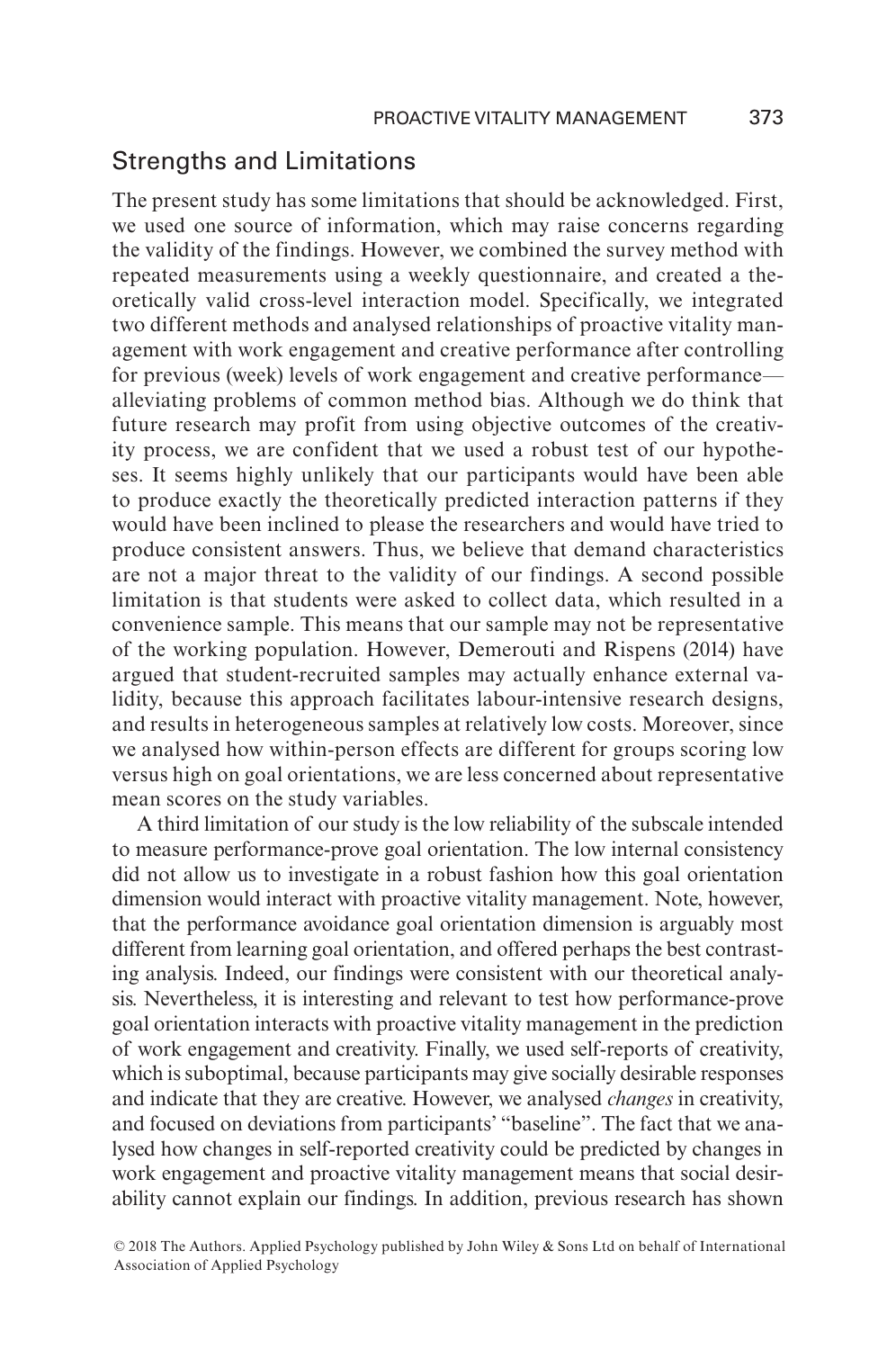that self-rated creativity is positively related to biographical information about specific creative behaviours (e.g., designing gardens, writing stories, building websites, composing music; Batey & Furnham, 2008), and to expert-ratings of creativity (Kaufman, Beghetto, & Watson, 2016).

### **CONCLUSION**

This study shows that employees can manage their own volatile resources, in the form of increasing positive affect, inspiration, and energy. In the weeks employees proactively managed their vitality, their work engagement was higher, as well as their creative performance. Particularly employees high in learning goal orientation seem to profit most from this process, whereas employees high in performance avoidance goal orientation seem to profit least. These findings underscore the importance of employee proactive initiatives. While employers are responsible for healthy working environments, employees are also responsible for their own vitality, and may mobilise their vitality proactively in order to stay engaged and be creative.

### **REFERENCES**

- Amabile, T.M. (1997). Motivating creativity in organizations: On doing what you love and loving what you do. *California Management Review*, *40*, 39–58.
- Amabile, T.M., Barsade, S.G., Mueller, J.S., & Staw, B.M. (2005). Affect and creativity at work. *Administrative Science Quarterly*, *50*, 367–403.
- Anderson, N., De Dreu, C.K.W., & Nijstad, B.A. (2004). The routinization of innovation research: A constructively critical review of the state-of-the-science. *Journal of Organizational Behavior*, *25*, 147–173.
- Anderson, N., Potočnik, K., & Zhou, J. (2014). Innovation and creativity in organizations a state-of-the science review, prospective commentary, and guiding framework. *Journal of Management*, *40*, 1297–1333.
- Baas, M., De Dreu, C.K.W., & Nijstad, B.A. (2008). A meta-analysis of 25 years of mood-creativity research: Hedonic tone, activation, or regulatory focus? *Psychological Bulletin*, *134*, 779–806.
- Bakker, A.B., & Bal, M.P. (2010). Weekly work engagement and performance: A study among starting teachers. *Journal of Occupational and Organizational Psychology*, *83*, 189–206.
- Bakker, A.B., & Demerouti, E. (2017). Job Demands-Resources theory: Taking stock and looking forward. *Journal of Occupational Health Psychology*, *22*, 273–285.
- Bakker, A.B., Demerouti, E., & Sanz-Vergel, A.I. (2014). Burnout and work engagement: The JD-R approach. *Annual Review of Organizational Psychology and Organizational Behavior*, *1*, 389–411.
- Bakker, A.B., & Xanthopoulou, D. (2013). Creativity and charisma among female leaders: The role of resources and work engagement. *International Journal of Human Resource Management*, *24*, 2760–2779.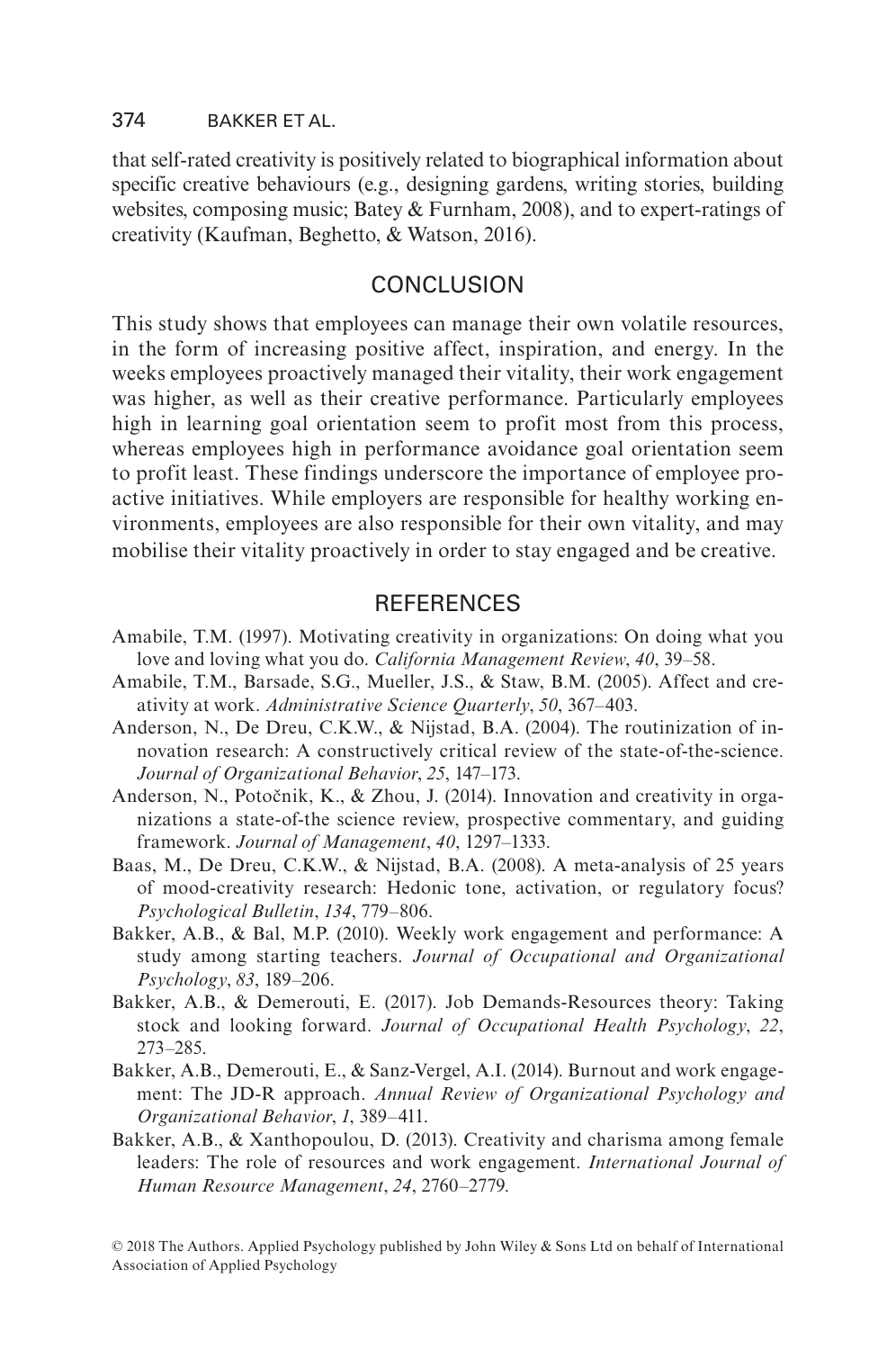- Bal, P.M., Butterman, O.S., & Bakker, A.B. (2011). The influence of fictional narrative experience on work outcomes: A conceptual analysis and research model. *Review of General Psychology*, *15*, 361–370.
- Batey, M., & Furnham, A. (2008). The relationship between measures of creativity and schizotypy. *Personality and Individual Differences*, *45*, 816–821.
- Belschak, F., & Den Hartog, D. (2010). Pro-self, prosocial, and pro-organizational foci of proactive behaviour: Differential antecedents and consequences. *Journal of Occupational and Organizational Psychology*, *83*, 475–498.
- Bindl, U.K., & Parker, S.K. (2010). Proactive work behavior: Forward-thinking and change-oriented action in organizations. In S. Zedeck (Ed.), *APA handbook of industrial and organizational psychology* (pp. 567–598). Washington, DC: American Psychological Association.
- Bindl, U.K., Parker, S.K., Totterdell, P., & Hagger-Johnson, G. (2012). Fuel of the self-starter: How mood relates to proactive goal regulation. *Journal of Applied Psychology*, *97*, 134–150.
- Breevaart, K., Bakker, A.B., Hetland, J., Demerouti, E., Olsen, O.K., & Espevik, R. (2014). Daily transactional and transformational leadership and daily employee engagement. *Journal of Occupational and Organizational Psychology*, *87*, 138–157.
- Brett, J.F., Uhl-Bien, M., Huang, L., & Carsten, M. (2016). Goal orientation and employee resistance at work: Implications for manager emotional exhaustion with the employee. *Journal of Occupational and Organizational Psychology*, *89*, 611–633.
- Daniels, K. (2006). Rethinking job characteristics in work stress research. *Human Relations*, *59*, 267–290.
- De Dreu, C.K.W., Nijstad, B.A., Baas, M., Wolsink, I., & Roskes, M. (2012). Working memory benefits creative insight, musical improvisation, and original ideation through maintained task-focused attention. *Personality and Social Psychology Bulletin*, *38*(5), 656–669.
- Demerouti, E., Bakker, A.B., & Gevers, J. (2015). Job crafting and extra-role behavior: The role of work engagement and flourishing. *Journal of Vocational Behavior*, *91*, 87–96.
- Demerouti, E., & Rispens, S. (2014). Improving the image of student-recruited samples: A commentary. *Journal of Occupational and Organizational Psychology*, *87*,  $34 - 41$ .
- Den Hartog, D.N., & Belschak, F.D. (2007). Personal initiative, commitment and affect at work. *Journal of Occupational and Organizational Psychology*, *80*, 601–622.
- Dragoni, L., & Kuenzi, M. (2012). Better understanding work unit goal orientation: Its emergence and impact under different types of work unit structure. *Journal of Applied Psychology*, *97*, 1032–1048.
- Eldor, L., & Harpaz, I. (2016). A process model of employee engagement: The learning climate and its relationship with extra-role performance behaviors. *Journal of Organizational Behavior*, *37*, 213–235.
- Feist, G.J. (1998). A meta-analysis of personality in scientific and artistic creativity. *Personality and Social Psychology Review*, *2*, 290–309.

© 2018 The Authors. Applied Psychology published by John Wiley & Sons Ltd on behalf of International Association of Applied Psychology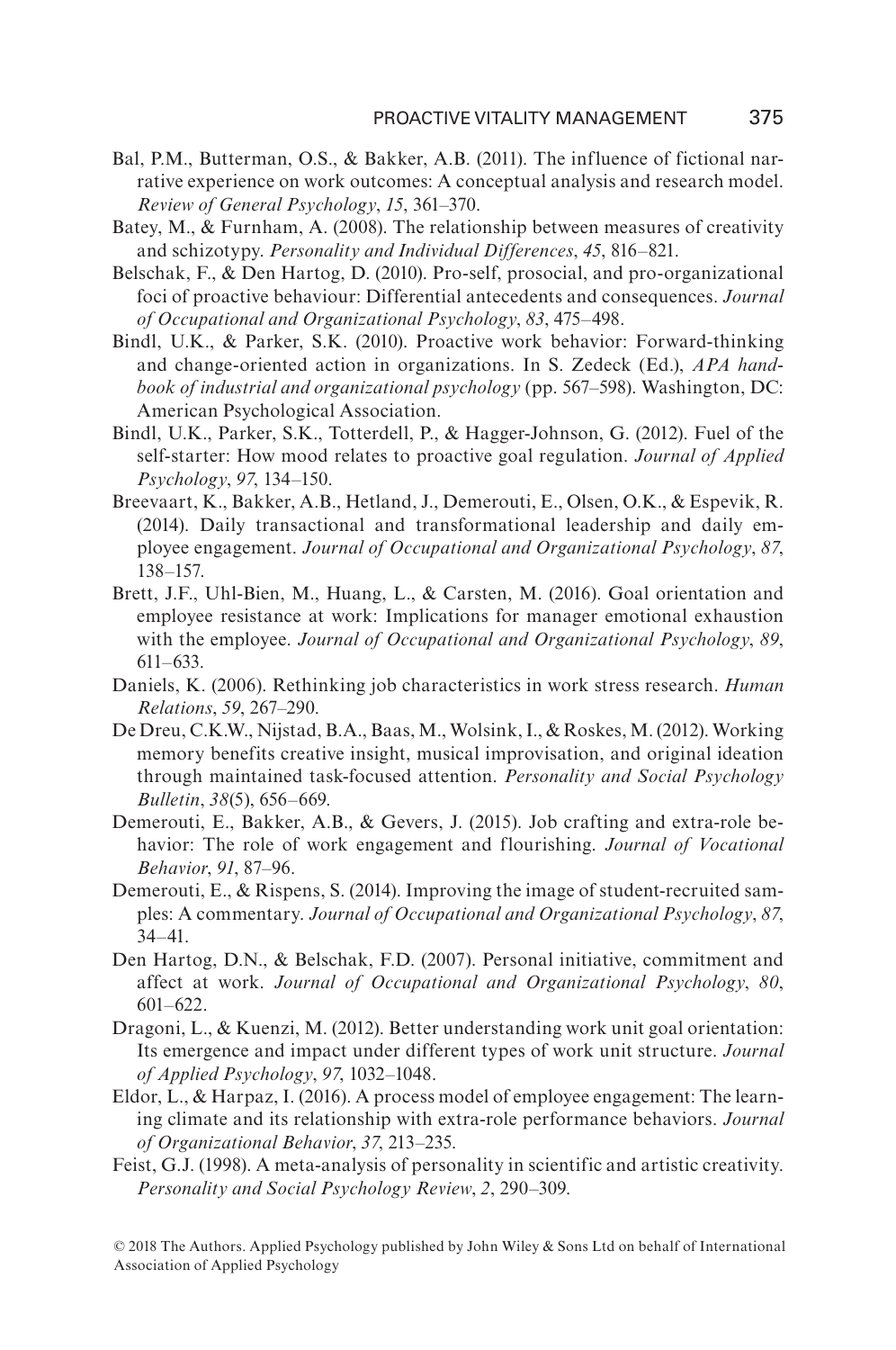- Fredrickson, B.L. (2001). The role of positive emotions in positive psychology: The broaden-and-build theory of positive emotions. *American Psychologist*, *56*, 218–226.
- Frese, M., & Fay, D. (2001). Personal initiative (PI): An active performance concept for work in the 21st century. In B.M. Staw & R.M. Sutton (Eds.), *Research in organizational behavior* (Vol. 23, pp. 133–187). Amsterdam: Elsevier Science.
- Fritz, C., Lam, C.F., & Spreitzer, G.M. (2011). It's the little things that matter: An examination of knowledge workers' energy management. *Academy of Management Perspectives*, *25*, 28–39.
- Gong, Y., Kim, T.Y., Lee, D.R., & Zhu, J. (2013). A multilevel model of team goal orientation, information exchange, and creativity. *Academy of Management Journal*, *56*, 827–851.
- Grant, A. M., & Ashford, S. J. (2008). The dynamics of proactivity at work. *Research in Organizational Behavior*, *28*, 3–34.
- Hakanen, J.J., Perhoniemi, R., & Toppinen-Tanner, S. (2008). Positive gain spirals at work: From job resources to work engagement, personal initiative and workunit innovativeness. *Journal of Vocational Behavior*, *73*, 78–91.
- Hennessey, B.A., & Amabile, T.M. (2010). Creativity. *Annual Review of Psychology*, *61*, 569–598.
- Hirst, G., Van Knippenberg, D., & Zhou, J. (2009). A cross-level perspective on employee creativity: Goal orientation, team learning behavior, and individual creativity. *Academy of Management Journal*, *52*, 280–293.
- Janssen, O., & Van Yperen, N.W. (2004). Employees' goal orientations, the quality of leader-member exchange, and the outcomes of job performance and job satisfaction. *Academy of Management Journal*, *47*, 368–384.
- Kark, R., & Carmeli, A. (2009). Alive and creating: The mediating role of vitality and aliveness in the relationship between psychological safety and creative work involvement. *Journal of Organizational Behavior*, *30*, 785–804.
- Kaufman, J.C., Beghetto, R.A., & Watson, C. (2016). Creative metacognition and self-ratings of creative performance: A 4-C perspective. *Learning and Individual Differences*, *51*, 394–399.
- Kim, T., Hon, A.H.Y., & Lee, D.R. (2010). Proactive personality and employee creativity: The effects of job creativity requirement and supervisor support for creativity. *Creativity Research Journal*, *22*, 37–45.
- Koch, A.R., Binnewies, C., & Dormann, C. (2015). Motivating innovation in schools: School principals' work engagement as a motivator for schools' innovation. *European Journal of Work and Organizational Psychology*, *24*, 505–517.
- Kühnel, J., Zacher, H., De Bloom, J., & Bledow, R. (2016). Take a break! Benefits of sleep and short breaks for daily work engagement. *European Journal of Work and Organizational Psychology*, *26*, 481–491.
- Ma, H. (2009). The effect size of variables associated with creativity: A meta-analysis. *Creativity Research Journal*, *21*, 30–42.
- Muthén, L.K., & Muthén, B.O. (1998–2011). *Mplus user's guide.* Sixth edition. Los Angeles, CA: Muthén & Muthén.
- Nijstad, B.A., De Dreu, C.K.W., Rietzschel, E.F., & Baas, M. (2010). The dual pathway to creativity model: Creative ideation as a function of flexibility and persistence. *European Review of Social Psychology*, *21*, 34–77.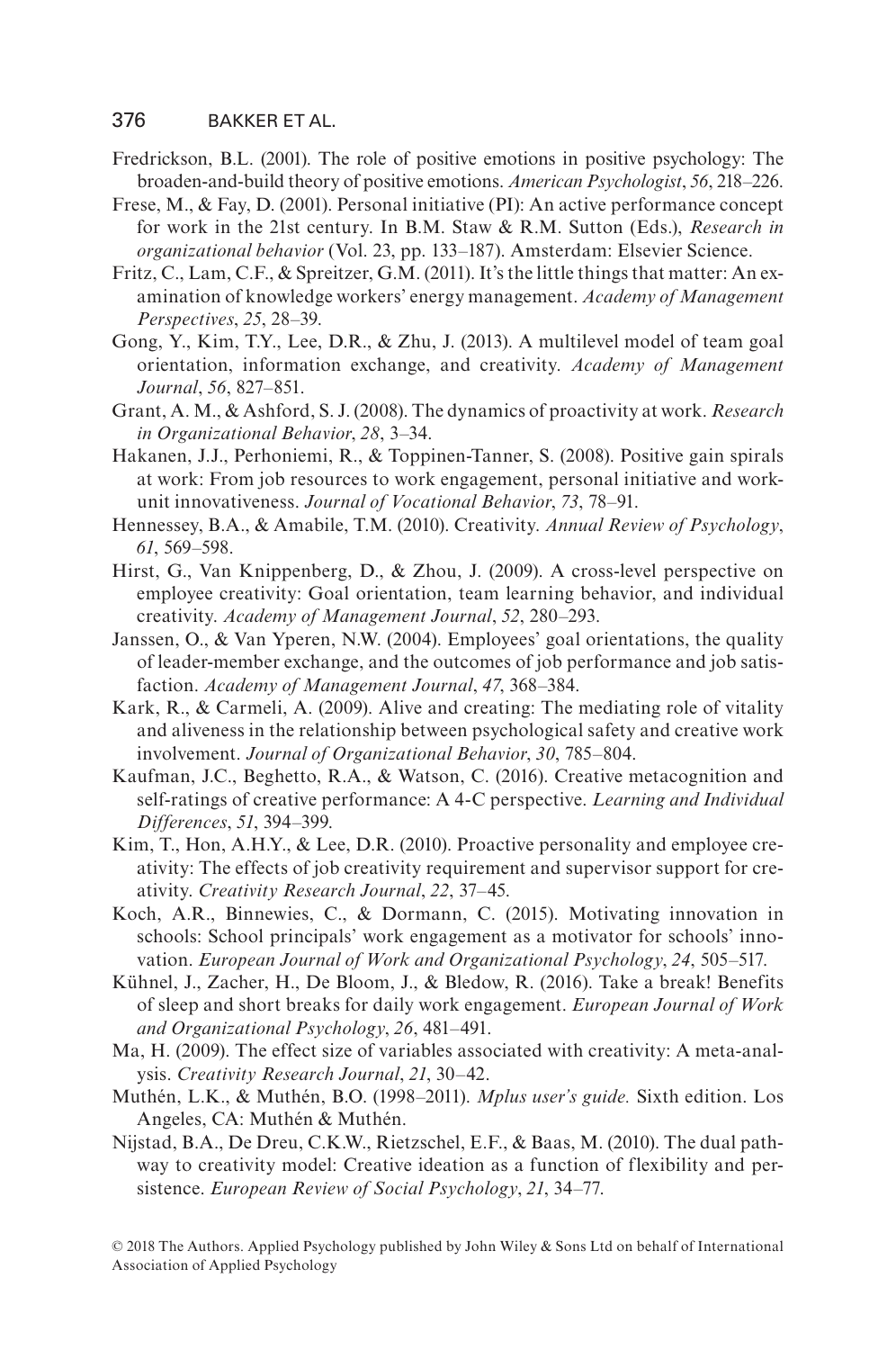- Ning, H., Wu, M., Runco, A., & Pina, J. (2015). More mind wandering, fewer original ideas: Be not distracted during creative idea generation. *Acta Psychologica*, *161*, 110–116.
- Noordzij, G., Hooft, E.A., Mierlo, H., Dam, A., & Born, M.P. (2013). The effects of a learning-goal orientation training on self-regulation: A field experiment among unemployed job seekers. *Personnel Psychology*, *66*, 723–755.
- Oerlemans, W.G., & Bakker, A.B. (2014). Why extraverts are happier: A day reconstruction study. *Journal of Research in Personality*, *50*, 11–22.
- Ohly, S., Sonnentag, S., Niessen, C., & Zapf, D. (2010). Diary studies in organizational research: An introduction and some practical recommendations. *Journal of Personnel Psychology*, *9*, 79–93.
- Op den Kamp, E.M., Tims, M., Bakker, A.B., & Demerouti, E. (2018). Proactive vitality management in the work context: Development and validation of a new instrument. *European Journal of Work and Organizational Psychology*, *27*, 493–505.
- Park, Y.K., Song, J.H., Yoon, S.W., & Kim, J. (2014). Learning organization and innovative behavior: The mediating effect of work engagement. *European Journal of Training and Development*, *38*, 75–94.
- Parker, S.K., & Collins, C.G. (2010). Taking stock: Integrating and differentiating multiple proactive behaviors. *Journal of Management*, *36*, 633–662.
- Parker, S.K., Bindl, U.K., & Strauss, K. (2010). Making things happen: A model of proactive motivation. *Journal of Management*, *36*, 827–856.
- Parker, S.K., Williams, H., & Turner, N. (2006). Modeling the antecedents of proactive behavior at work. *Journal of Applied Psychology*, *91*, 636–652.
- Payne, S.C., Youngcourt, S.S., & Beaubien, J.M. (2007). A meta-analytic examination of the goal orientation nomological net. *Journal of Applied Psychology*, *92*, 128–150.
- Porath, C.L., & Bateman, T.S. (2006). Self-regulation: From goal orientation to job performance. *Journal of Applied Psychology*, *91*, 185–192.
- Quoidbach, J., Berry, E.V., Hansenne, M., & Mikolajczak, M. (2010). Positive emotion regulation and well-being: Comparing the impact of eight savoring and dampening strategies. *Personality and Individual Differences*, *49*, 368–373.
- Rucker, D.D., Preacher, K.J., Tormala, Z.L., & Petty, R.E. (2011). Mediation analysis in social psychology: Current practices and new recommendations. *Social and Personality Psychology Compass*, *5*, 359–371.
- Schaufeli, W.B., & Bakker, A.B. (2004). Job demands, job resources, and their relationship with burnout and engagement: A multi-sample study. *Journal of Organizational Behavior*, *25*, 293–315.
- Schaufeli, W.B., & Bakker, A.B. (2010). Defining and measuring work engagement: Bringing clarity to the concept. In A.B. Bakker, & M.P. Leiter (Eds.), *Work Engagement: A Handbook of Essential Theory and Research* (pp. 10–24). New York: Psychology Press.
- Schaufeli, W.B., Bakker, A.B., & Salanova, M. (2006). The measurement of work engagement with a short questionnaire: A cross-national study. *Educational and Psychological Measurement*, *66*, 701–716.